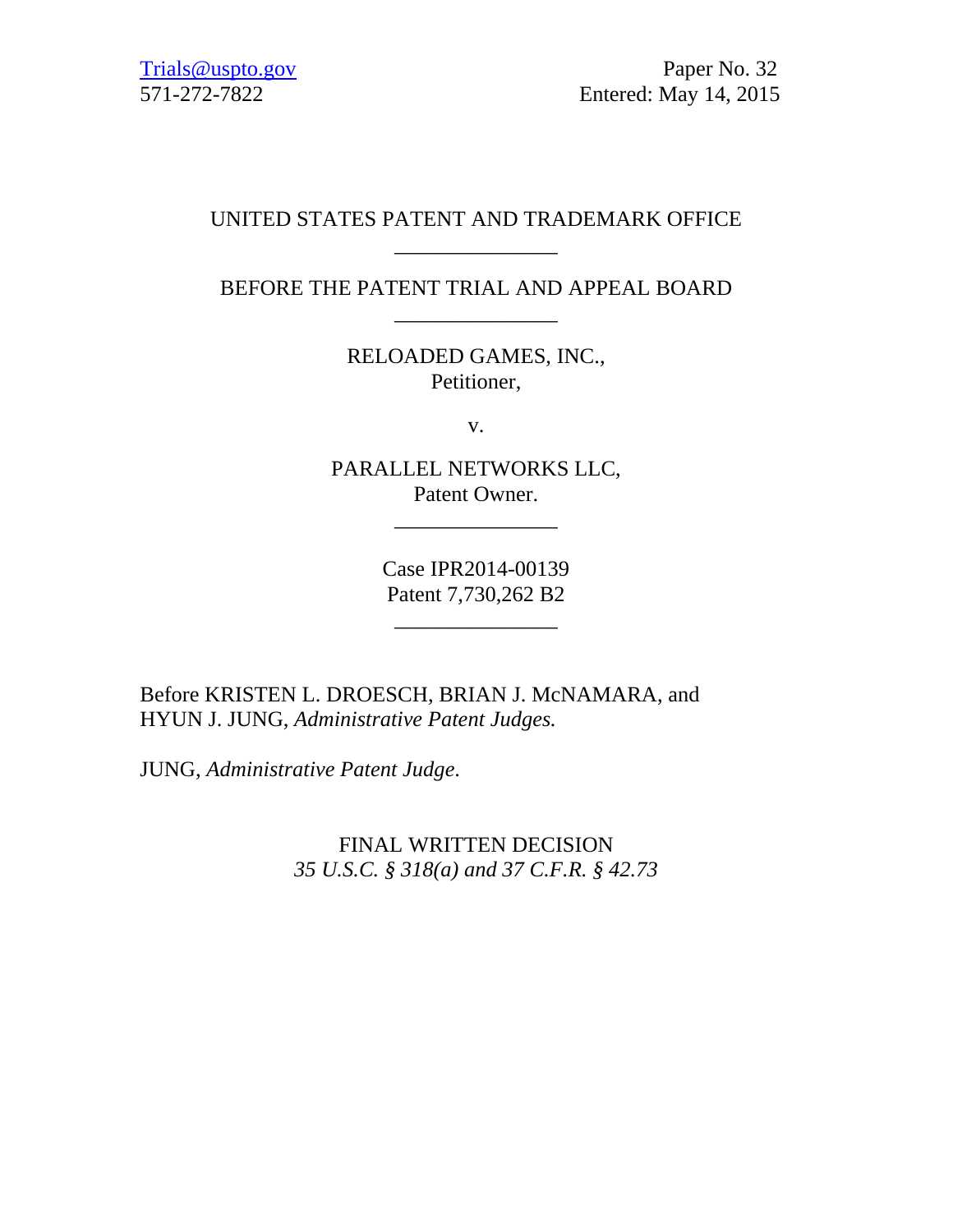### I. INTRODUCTION

Reloaded Games, Inc. ("Petitioner") filed a corrected Petition (Paper 5, "Pet.") on November 20, 2013 requesting institution of an *inter partes* review of claims 1–27 of U.S. Patent No. 7,730,262 B2 ("the '262 patent") pursuant to 35 U.S.C. §§ 311–19. Parallel Networks LLC ("Patent Owner") filed a Preliminary Response. Paper 10. Based on these submissions, we instituted *inter partes* review of claims 1–27. Paper 16 ("Dec. on Inst.").

After institution, Patent Owner filed a Response (Paper 23, "PO Resp."), and Petitioner filed a Reply (Paper 24, "Reply"). Petitioner proffered the Declaration of Dr. Peter B. Danzig (Ex. 1002, "Danzig Declaration") with its Petition. Patent Owner does not rely upon any expert testimony, and no deposition transcript was filed for Dr. Danzig. No motions were filed by the parties.

A combined oral hearing in this proceeding and Case IPR2014-00136 was held on February 23, 2015, and a transcript of the hearing is included in the record (Paper 31, "Tr.").

We have jurisdiction under 35 U.S.C. § 6(c). This final written decision is issued pursuant to 35 U.S.C. § 318(a) and 37 C.F.R. § 42.73. For the reasons that follow, we determine that Petitioner has shown by a preponderance of the evidence that claims 1–27 of the '262 patent are unpatentable.

### *A. The '262 Patent (Ex. 1001)*

The '262 patent is titled "Method and System for Dynamic Distributed Data Caching" and issued June 1, 2010. The '262 patent issued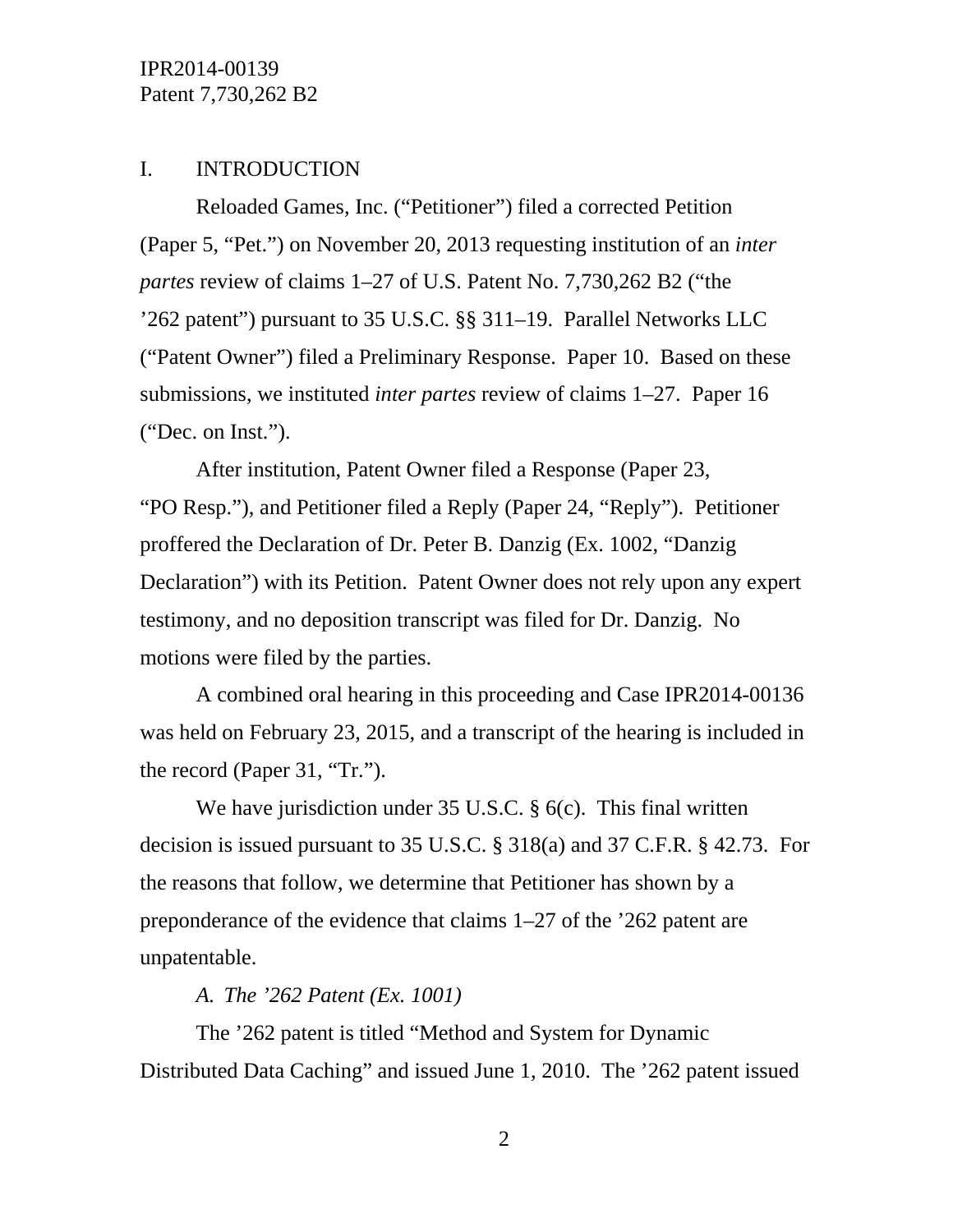from application 11/681,544, filed on March 2, 2007. Application 11/681,544 is a division of application 09/759,406, now U.S. Patent No. 7,188,145 B2, whose claims are challenged in Case IPR2014-00136.

Figure 6 of the '262 patent is reproduced below.



Figure 6 depicts a block diagram illustrating a dynamic caching system according to one embodiment. Ex. 1001, 4:56–57. Community 402 comprises one or more peers 413, and peers 413 further comprise master 410 and member 412. *Id*. at 17:45–48. Each peer 413 includes dynamic cache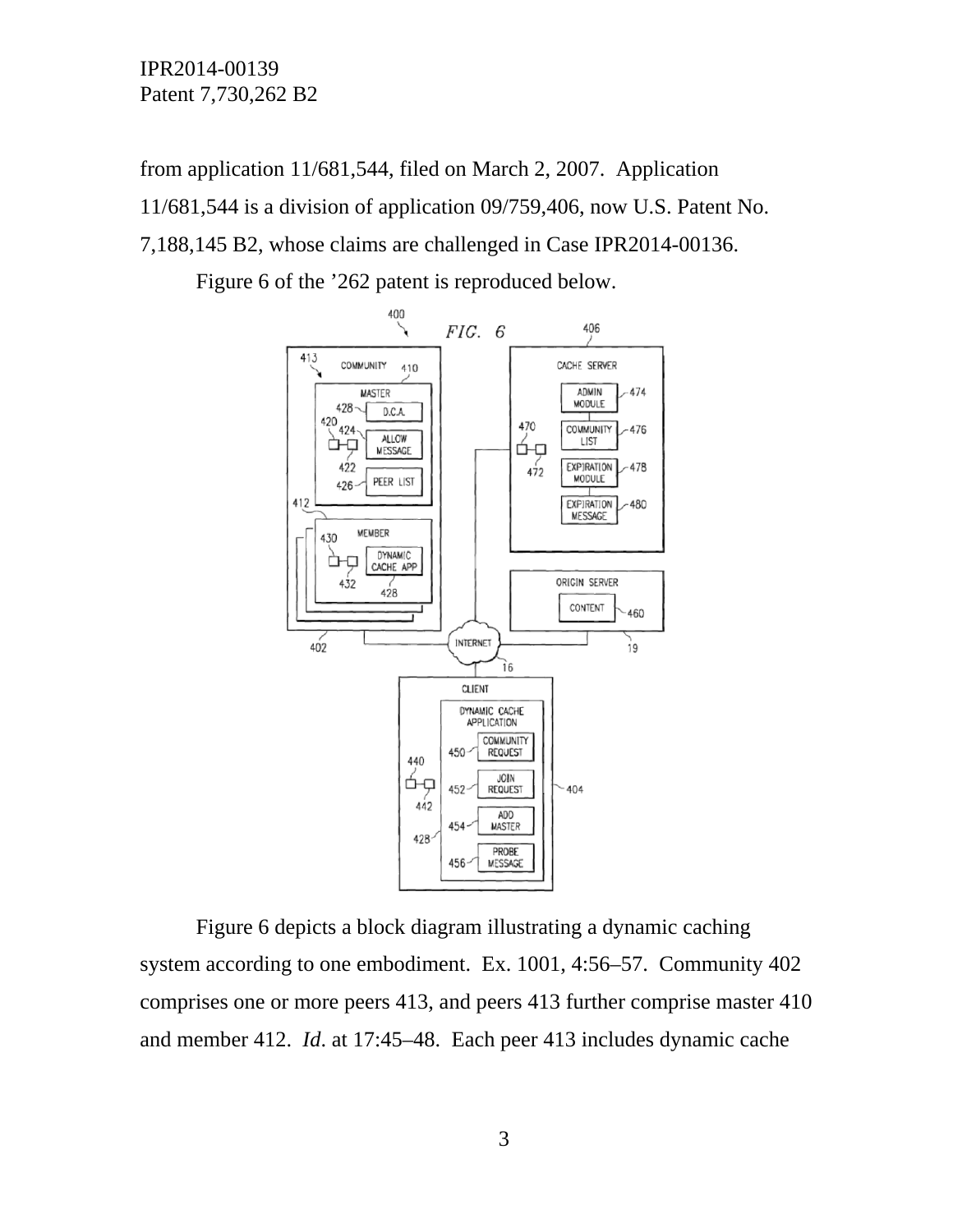application 428, which provides functionality to support distributed caching system 10. *Id*. at 17:53–54.

Reproduced below is Figure 8.



Figure 8 shows a flow diagram illustrating a method for retrieving and caching content within a cache community according to an embodiment. *Id.* at 4:62–64, 22:41–42. Browser 30 generates request 32 for content 548, and cache portion 500 of dynamic cache application 428 at member 412A receives request 32. *Id*. at 22:42–46. Cache portion 500 determines if requested content 548 is available at member 412A. *Id*. at 22:46–48. If requested content 548 is available at member 412A, then cache portion 500 returns requested content 548 to browser 30. *Id*. at 22:53–56. If not, cache portion 500 generates location request 550, which is communicated to cache portion 500 of master 410. *Id*. at 22:57–60. Cache portion 500 of master 410 examines allocation list 510 to determine which peer 413 would cache the requested content 548. *Id*. at 22:60–62. After determining, for example,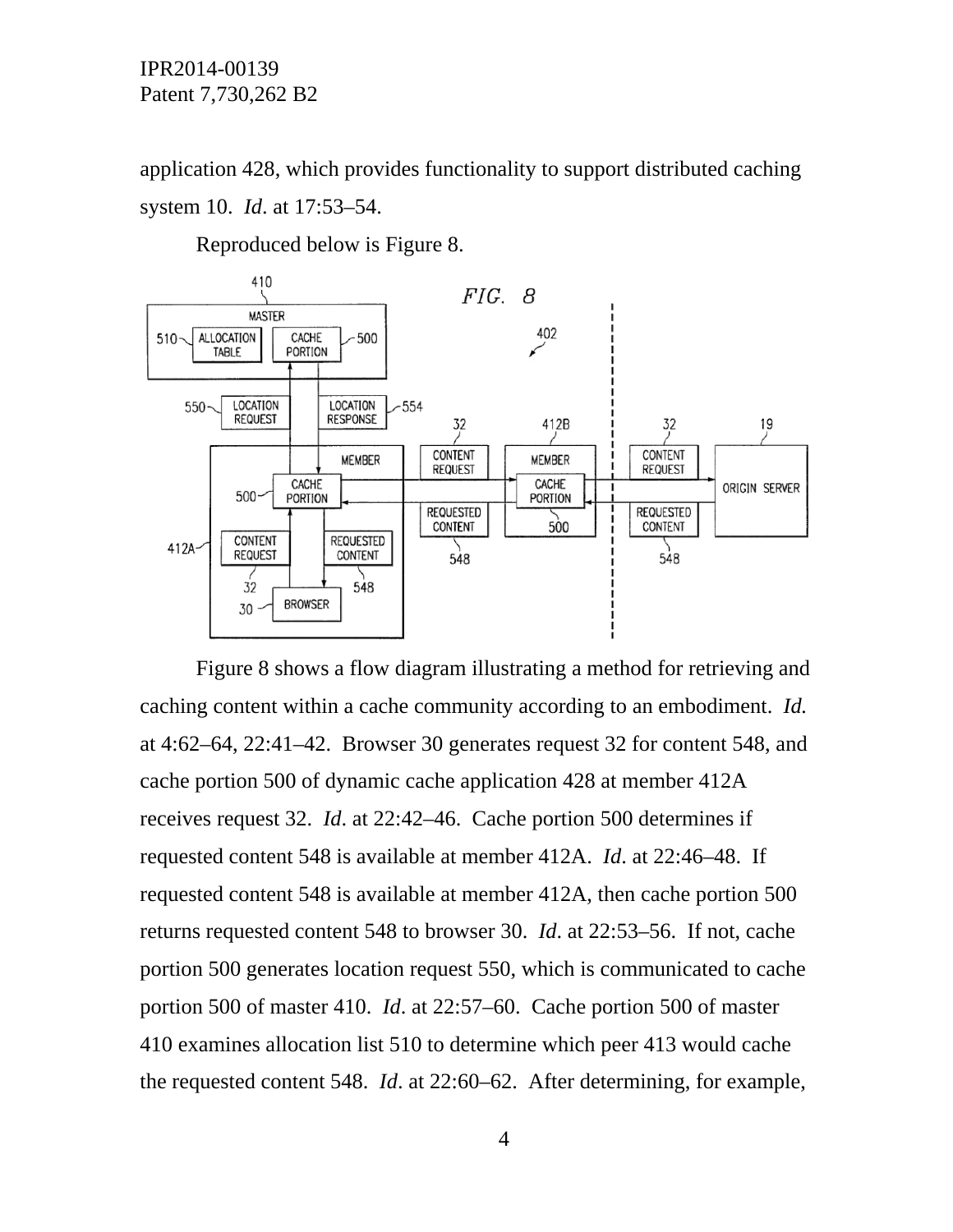that member 412B has requested content 548, cache portion 500 of master 410 then generates location response 554, which is communicated to member 412A. *Id*. at 22:63–23:2. After receiving location response 554, cache portion 500 of member 412A forwards request 32 to peer 412B for the requested content 548 in its cache. *Id*. at 22:66–23:2. Peer 412B determines whether requested content 548 is available, and if so, peer 412B returns requested content 548 to cache portion 500 of member 412A. *Id*. at 23:2–7. If requested content 548 is not available at member 412B, then member 412B forwards request 32 to origin server 19.

### *B. Illustrative Claim*

The '262 patent has 27 claims, all of which are being challenged in this proceeding. Claims 1, 10, and 19 are independent. Claim 1 is a method claim; claim 10 is a computer readable storage medium claim; and claim 19 is a system claim. Claim 1 is illustrative and reproduced below.

> 1. A method for dynamic distributed data caching, comprising:

> generating a content request for requested content at a first peer in a cache community;

> determining a second peer associated with the requested content, the second peer being associated with the cache community; and

> retrieving, by the first peer, the requested content from the second peer;

> > wherein determining the second peer includes:

generating, by a cache portion associated with the first peer, a location request;

communicating the location request to a master associated with the cache community; and

receiving a location response from the master, the location response indicating the second peer.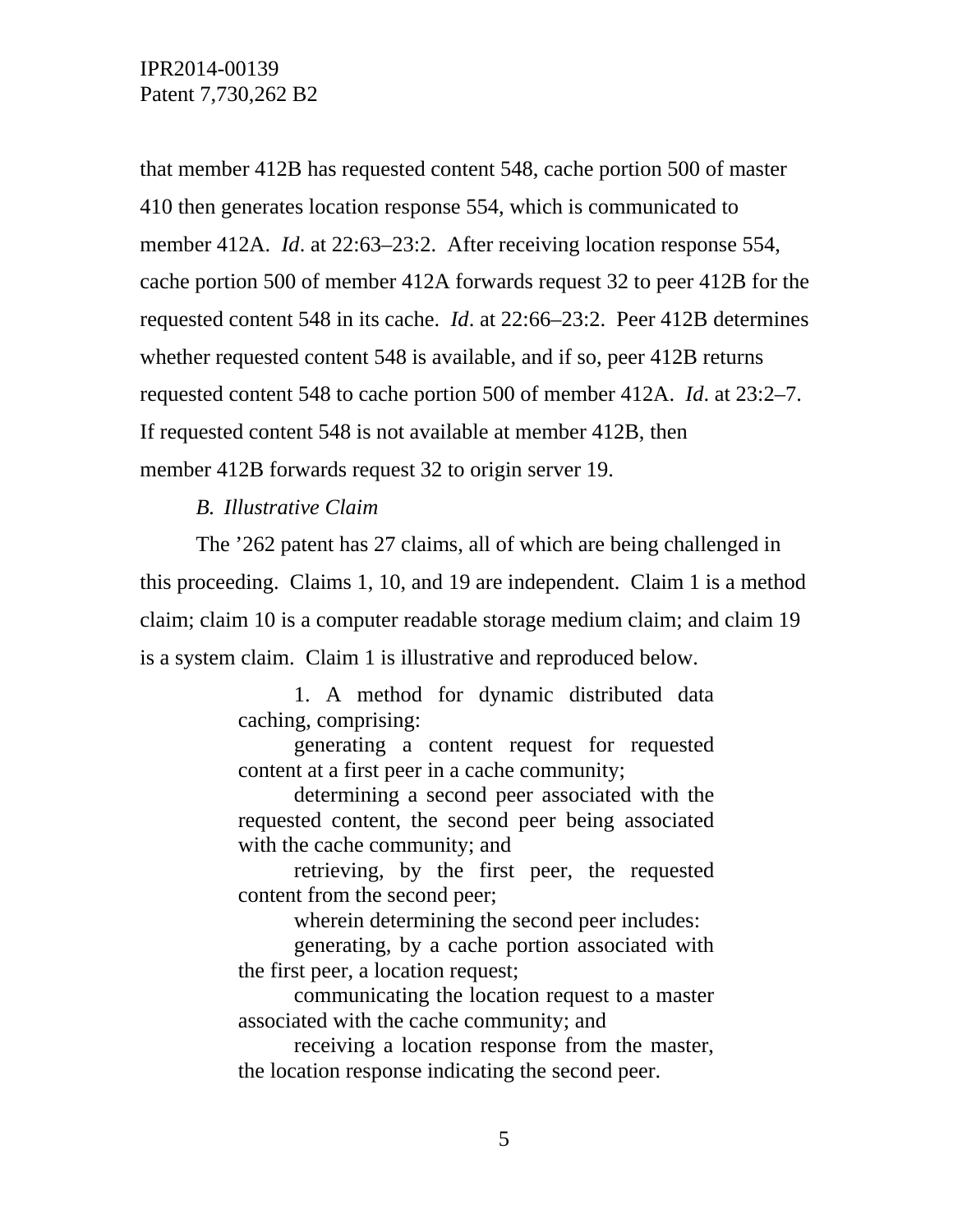# *C. The Asserted Grounds of Unpatentability*

We instituted the instant *inter partes* review on the following grounds of unpatentability.

| Reference[s]                    | <b>Basis</b> | <b>Claims challenged</b>    |
|---------------------------------|--------------|-----------------------------|
| Chase <sup>T</sup>              | \$102        | 1, 5–10, 14–19, and $23-27$ |
| Chase and Scharber <sup>2</sup> | \$103        | 2–4, 11–13, and $20-22$     |

# II. ANALYSIS

# *A. Claim Construction*

In an *inter partes* review, "[a] claim in an unexpired patent shall be given its broadest reasonable construction in light of the specification of the patent in which it appears." 37 C.F.R. § 42.100(b); *In re Cuozzo Speed Tech., LLC*, 778 F.3d 1271, 1279–83 (Fed. Cir. 2015). There is a "heavy presumption" that a claim term carries its ordinary and customary meaning. *CCS Fitness, Inc. v. Brunswick Corp.*, 288 F.3d 1359, 1366 (Fed. Cir. 2002); *In re Translogic Tech., Inc.*, 504 F.3d 1249, 1257 (Fed. Cir. 2007). A patentee may rebut this presumption, however, by acting as his own lexicographer, providing a definition of the term in the specification with "reasonable clarity, deliberateness, and precision." *In re Paulsen*, 30 F.3d 1475, 1480 (Fed. Cir. 1994). In the absence of such a definition, limitations are not to be read from the specification into the claims. *In re Van Geuns*, 988 F.2d 1181, 1184 (Fed. Cir. 1993).

<sup>&</sup>lt;sup>1</sup> U.S. Patent No. 5,944,780, iss. Aug. 31, 1999 (Ex. 1004).

<sup>&</sup>lt;sup>2</sup> U.S. Patent No. 6,542,964 B1, iss. Apr. 1, 2003 (Ex. 1008).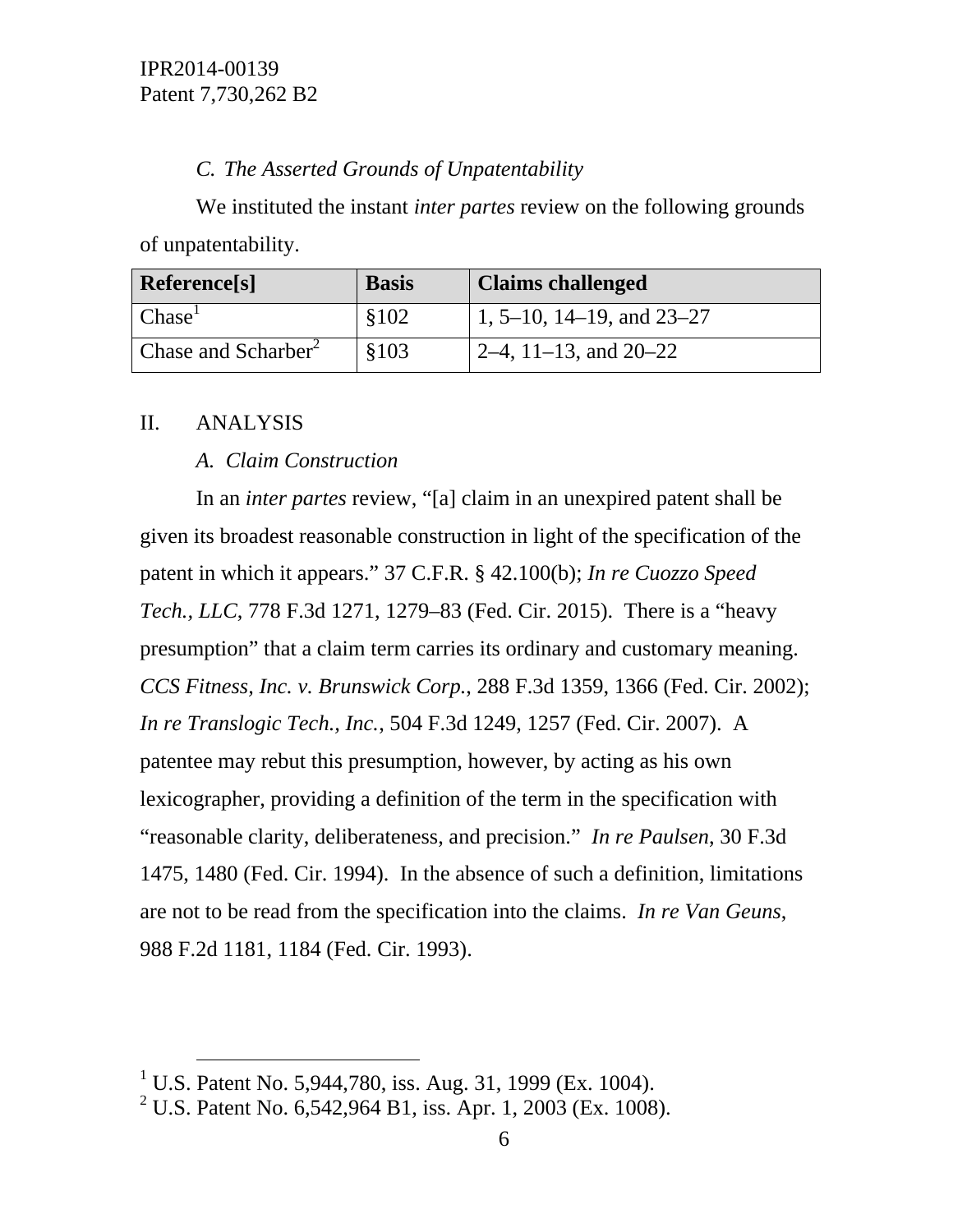# *1. Previously Interpreted Terms*

In the Decision on Institution, we interpreted various claim terms of the '262 patent as follows:

| <b>Term</b>                                                                       | Interpretation                                                                                                                                                                                                                                                                                                   |
|-----------------------------------------------------------------------------------|------------------------------------------------------------------------------------------------------------------------------------------------------------------------------------------------------------------------------------------------------------------------------------------------------------------|
| "master"                                                                          | "a peer that provides administrative                                                                                                                                                                                                                                                                             |
|                                                                                   | support to other peers"                                                                                                                                                                                                                                                                                          |
|                                                                                   | Function: "generating a content request"                                                                                                                                                                                                                                                                         |
| "means for generating a content<br>request"                                       | Structure: "a web browser or other<br><b>Hypertext Transport Protocol (HTTP)</b><br>client"                                                                                                                                                                                                                      |
|                                                                                   | Function: "determining a second peer                                                                                                                                                                                                                                                                             |
|                                                                                   | associated with the requested content"                                                                                                                                                                                                                                                                           |
| "means for determining a<br>second peer associated with the<br>requested content" | Structure: "one or more general purpose<br>computers of a first peer operably<br>connected to one or more general purpose<br>computers of a master, with each general<br>purpose computer being programmed to<br>carry out an algorithm that examines an<br>indication of which peer could cache the<br>content" |
|                                                                                   | Function: "generating, by a cache portion                                                                                                                                                                                                                                                                        |
|                                                                                   | associated with the first peer, a location<br>request"                                                                                                                                                                                                                                                           |
| "means for generating, by a                                                       |                                                                                                                                                                                                                                                                                                                  |
| cache portion associated with                                                     | Structure: "software, hardware, or                                                                                                                                                                                                                                                                               |
| the first peer, a location                                                        | software and hardware associated with the                                                                                                                                                                                                                                                                        |
| request"                                                                          | first peer operable to provide a data                                                                                                                                                                                                                                                                            |
|                                                                                   | message that indicates a request for the                                                                                                                                                                                                                                                                         |
|                                                                                   | second peer which would cache content                                                                                                                                                                                                                                                                            |
|                                                                                   | requested by the content request"                                                                                                                                                                                                                                                                                |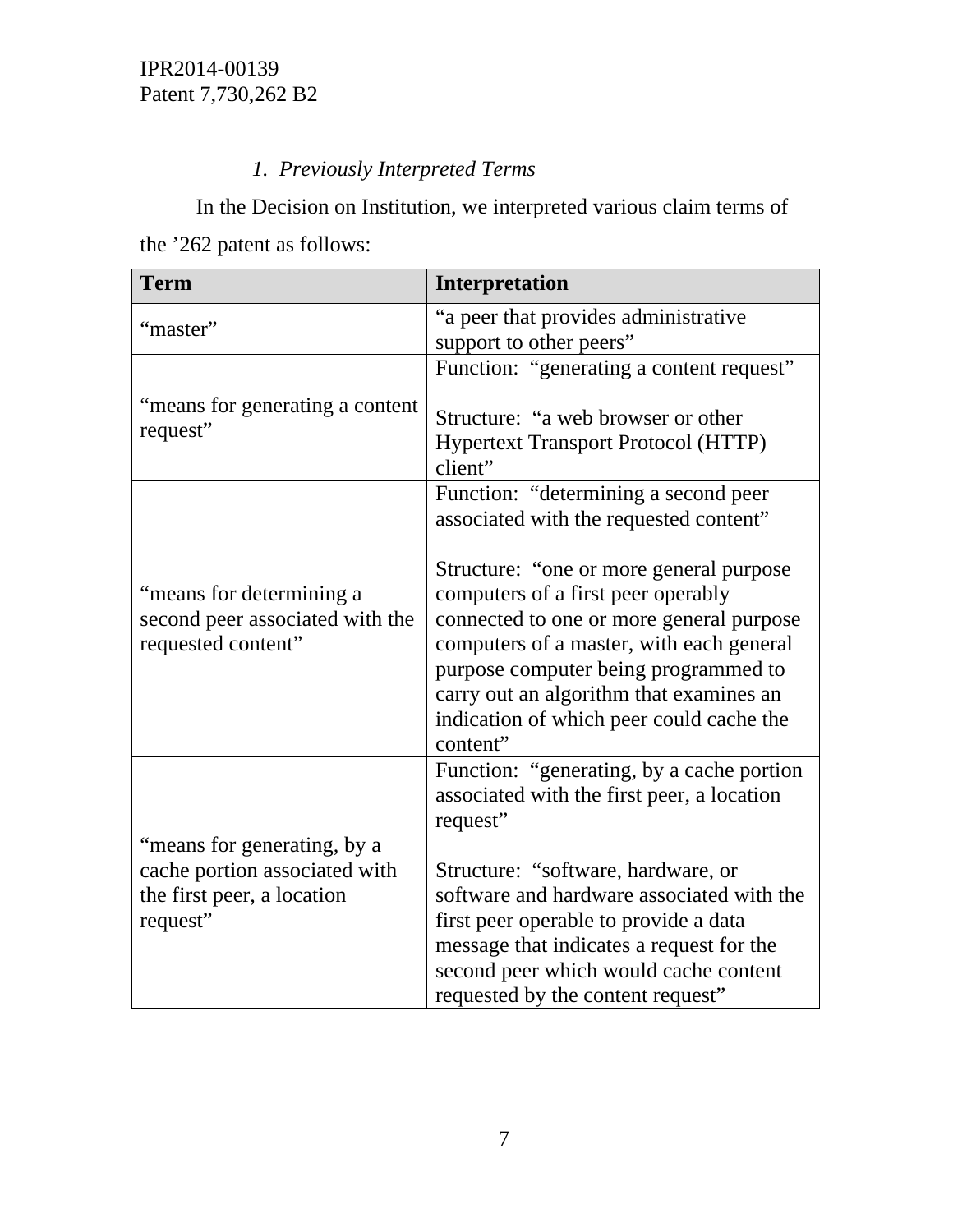| Interpretation                                                                                                                                                                                                                                                                                                                                                                                              |
|-------------------------------------------------------------------------------------------------------------------------------------------------------------------------------------------------------------------------------------------------------------------------------------------------------------------------------------------------------------------------------------------------------------|
| Function: "communicating the location<br>request to a master associated with the<br>cache community"<br>Structure: "an Internet connection that is                                                                                                                                                                                                                                                          |
| always available"                                                                                                                                                                                                                                                                                                                                                                                           |
| Function: "receiving a location response<br>from the master, the location response<br>indicating the second peer"                                                                                                                                                                                                                                                                                           |
| Structure: "software, hardware, or<br>software and hardware associated with the<br>first peer operable to receive a data<br>message, which indicates a second peer in<br>the community which is responsible for<br>caching the requested content"                                                                                                                                                           |
| Function: "retrieving, by the first peer, the<br>requested content from the second peer"<br>Structure: "software, hardware, or<br>software and hardware associated with the<br>first peer operable to forward the request<br>for content to the second peer, receive the<br>requested content from the second peer,<br>and provide the requested content to the<br>browser for display to a user associated |
| with the first peer"                                                                                                                                                                                                                                                                                                                                                                                        |

*See* Dec. on Inst. 6–9.

*2. "Master"* 

Patent Owner's sole challenge to our constructions is our

interpretation of "master." PO Resp. 3–15.

In its Preliminary Response, Patent Owner argued that "master"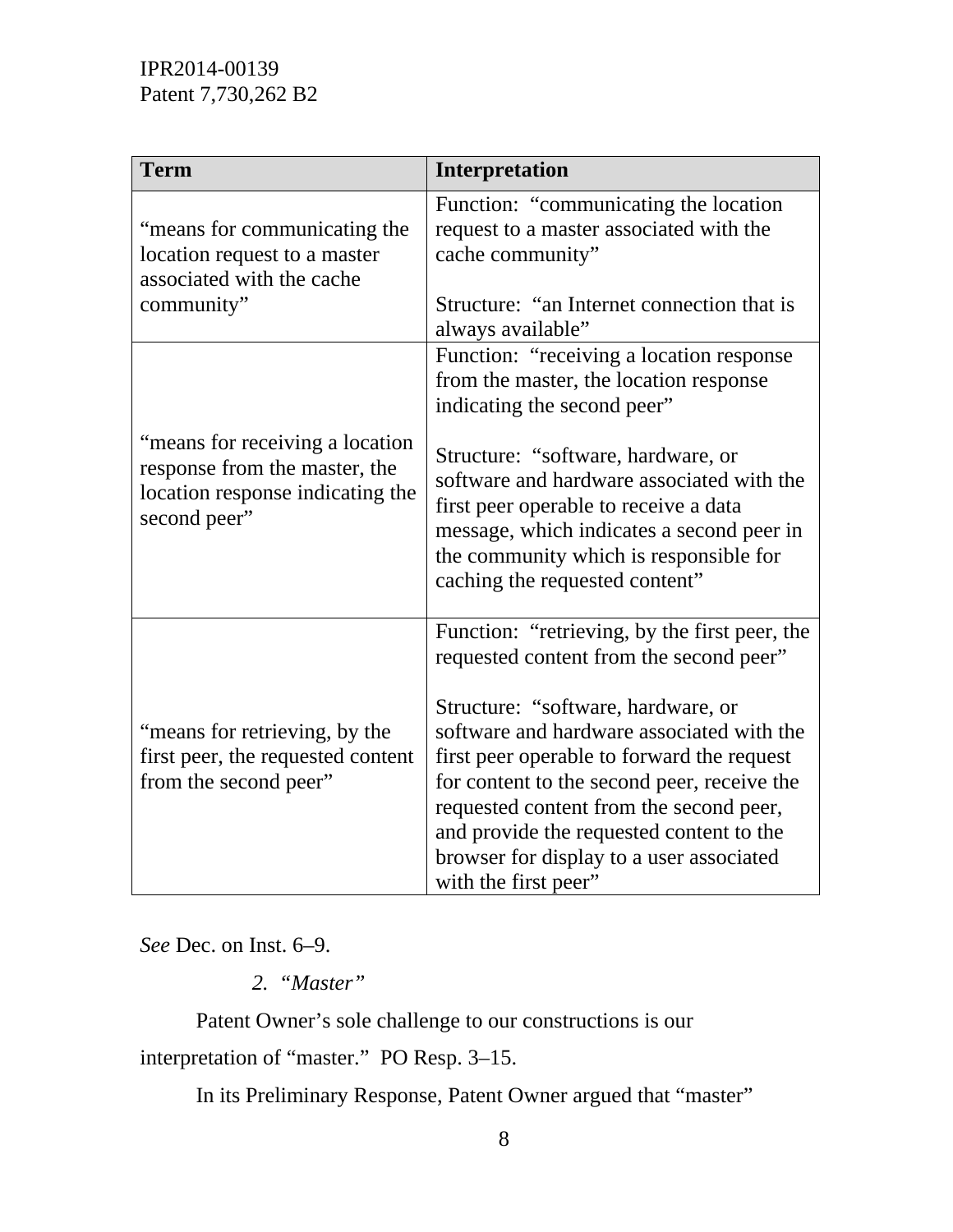should be construed as "a device that determines membership of a cache community." Prelim. Resp. 5. We determined that the broadest reasonable interpretation of "master" in view of the Specification of the '262 patent is "a peer that provides administrative support to other peers." Dec. on Inst. 7 (citing Ex. 1001, 17:45–50, 53–54, 18:6–7, 34–41).

In its Response, Patent Owner disagrees with our construction of "master" and argues that "master" should be construed as "a peer that determines whether to allow a client to join the cache community." PO Resp. 3, 15. Patent Owner argues that there is "considerable support in the specification for the master's role in determining whether to admit (and thus also whether to deny) a client membership in the cache community." *Id.* at 3. Patent Owner asserts that "almost every mention in the specification of the master relates to its role of controlling admission to the cache community." *Id.* at 4. Patent Owner also states that "administrative tasks are also described as being within the purview of the master, but clearly the proper functioning of the cache community and its ability to dynamically adjust to changes in the cache community are dependent on the master's ability to control admission." *Id.* Patent Owner argues that none of the embodiments described in the Specification is "inconsistent with the master functioning in this role" and the Specification does not "describe a different way of allowing or denying clients admission to the cache community." *Id.* at 5. By referring sequentially to each of the Figures of the '262 patent and its associated description, Patent Owner argues where the Specification describes or does not describe the "master." *Id.* at 5–14.

In particular, Patent Owner cites the Specification for stating that a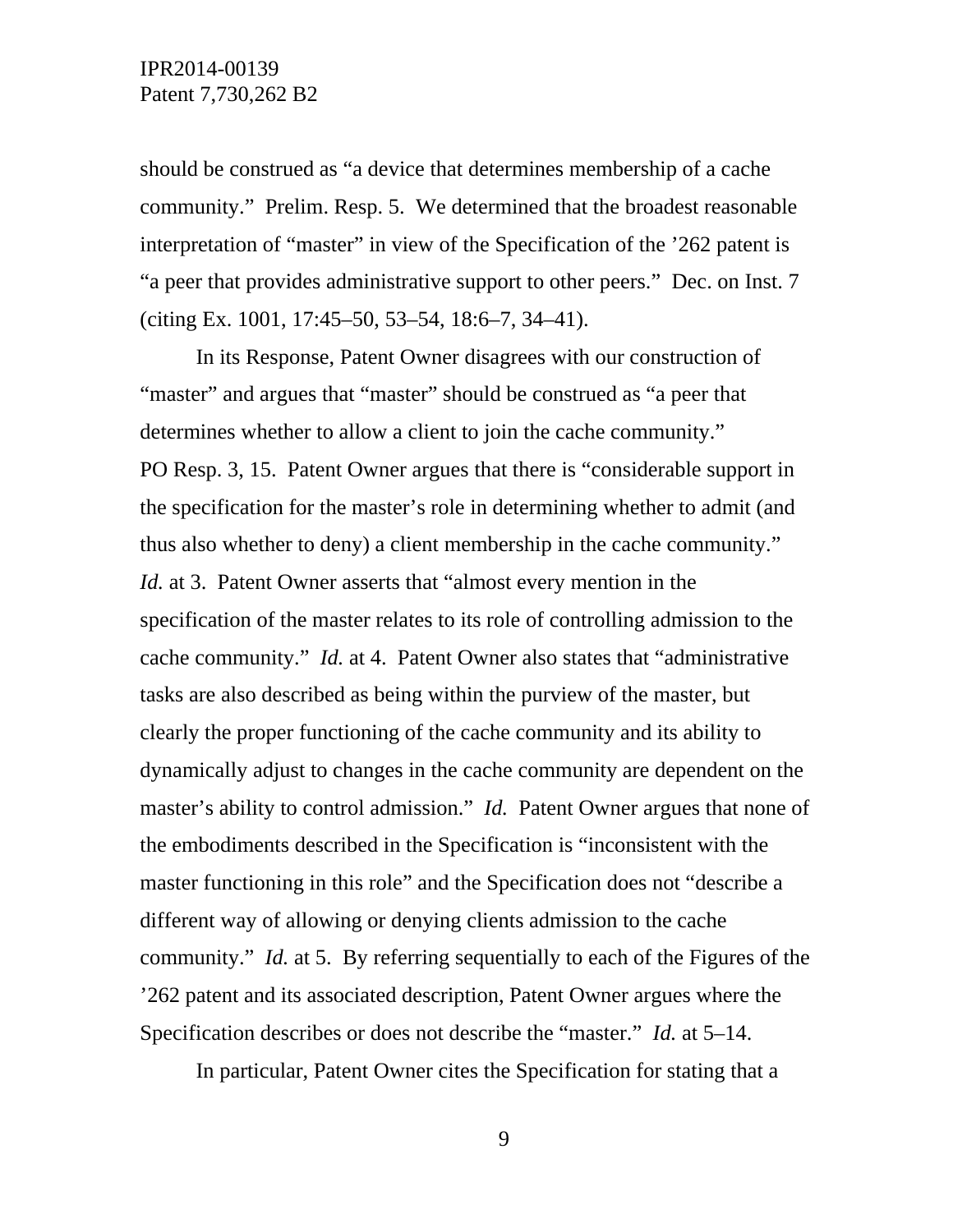"master node comprises a cache module 26 on a particular client 12 which is responsible for supervising the addition and departure of clients from community 100." PO Resp. 6 (citing Ex. 1001, 13:32–35). Patent Owner argues that the "Specification with reference to Figure 6 includes much discussion about the role of the master 410 as the peer 413 that determines admittance or denial of clients to the community 402." *Id.* at 9 (citing Ex. 1001, 20:22–21:10). Patent Owner also argues that determining where requested content 460 is located and generating location response 554 is a "role of the master" that "is administrative in nature, and while important to ensuring sharing of cached content, is not the master's primary role of determining whether to allow a client to join the cache community." *Id.* at 10–11 (citing Ex. 1001, 22:58–60, 63–65, Fig. 8). Patent Owner, however, argues that "the Specification details a specific role for the master in determining whether to admit clients to the community 402." *Id.* at 12–13 (citing Ex. 1001, 24:45–25:7, Fig. 10).

Patent Owner, thus, asserts that "the disclosure of the master's role at determining whether to allow clients to join the cache community is prevalent throughout the '262 Patent" and "makes clear that this is the master's primary role" because "[t]his role is described in more detail than any other," "[n]o other role of the master is described in as much detail," and is "critical to the dynamic (i.e., changing) nature of the cache community." PO Resp. 14 (citing Ex. 1001, Figs. 6, 9, 10). Patent Owner also argues that "[w]hile certain other tasks are attributed to the master, these are more properly characterized as 'administrative support' tasks and do not rise to the level of the master's primary role, which is to determine whether clients are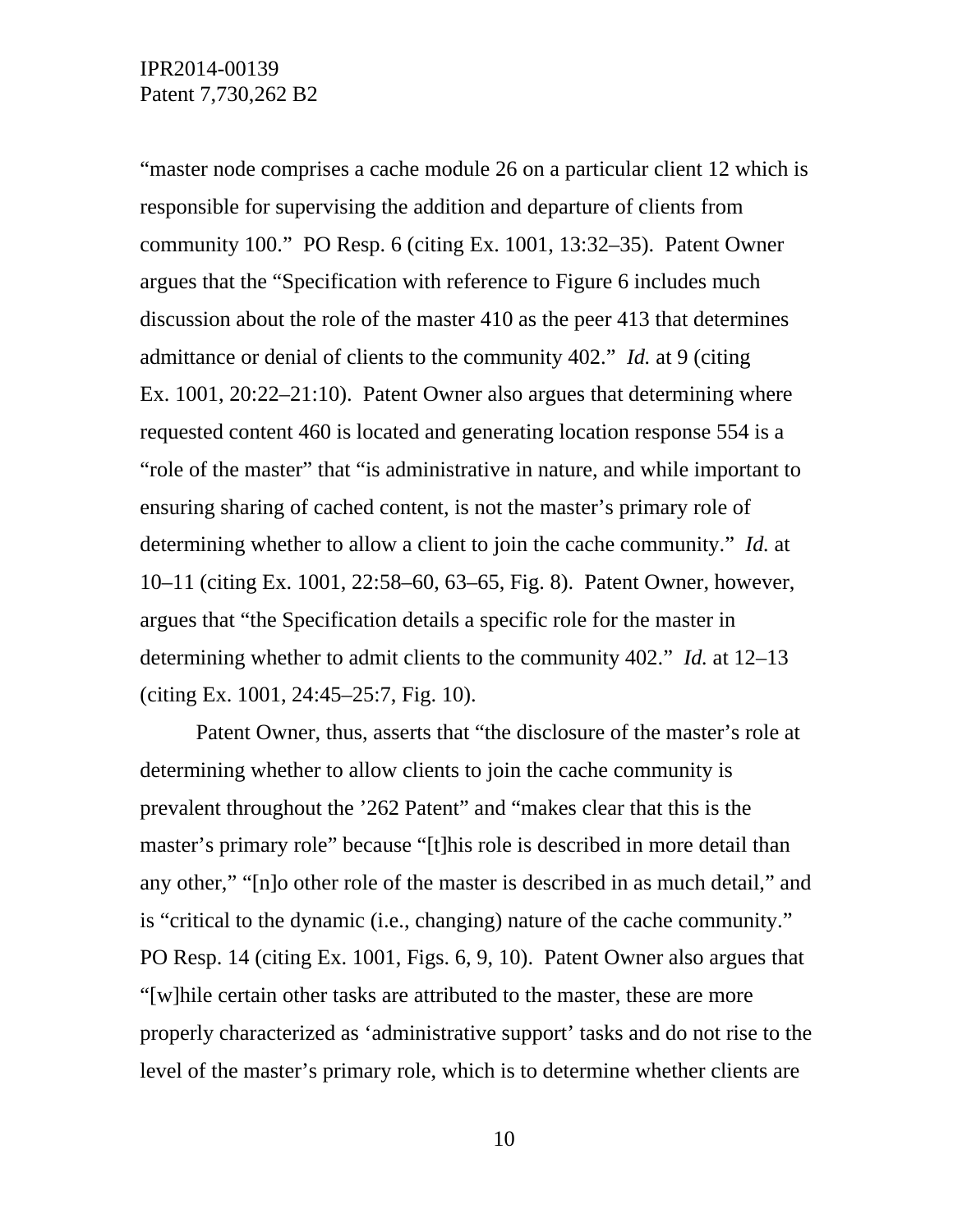allowed to join the cache community." *Id.* at 15.

Patent Owner also asserts that "the task of providing administrative support to other peers was not meant to be a 'catch all' category for the various tasks accomplished by the master, which is implied by the construction adopted in the Board's Decision" because the "Specification, after listing several tasks attributable to the master . . . states that 'master 410 is *further responsible* for providing administrative support to community 402." PO Resp. 15 (citing Ex. 1001, 18:6–11, 40–41). Patent Owner argues that the "Specification clearly contemplates an administrative support role independent of the other tasks that were enumerated," and that "the amount of control that the master exercises in determining admission of clients to the cache community is not indicative of mere administrative support." *Id.*

Petitioner replies that the "claims of the '262 patent expressly recite what functions a 'master' must be capable of performing" and "[i]mporting the PO's proposed limitation into the construction of 'master' would be wholly improper under any standard of claim construction." Reply 3 (citing *Abbott Labs. v. Sandoz, Inc.*, 566 F.3d 1282, 1288 (Fed. Cir. 2009)). Petitioner argues that "PO's narrow construction of 'master' . . . excludes an expressly described embodiment," "PO's construction is in direct conflict with the only embodiment in the '262 patent specification relating to the subject matter," and the "master's purported 'primary role' is of no relevance to the broadest reasonable interpretation of the claims." *Id.* at 4. Petitioner also argues that "[i]t is wholly untenable to suggest . . . that an embodiment expressly described in the specification . . . is not within the broadest reasonable interpretation." *Id.* at 5 (citing *Verizon Servs. Corp. v.*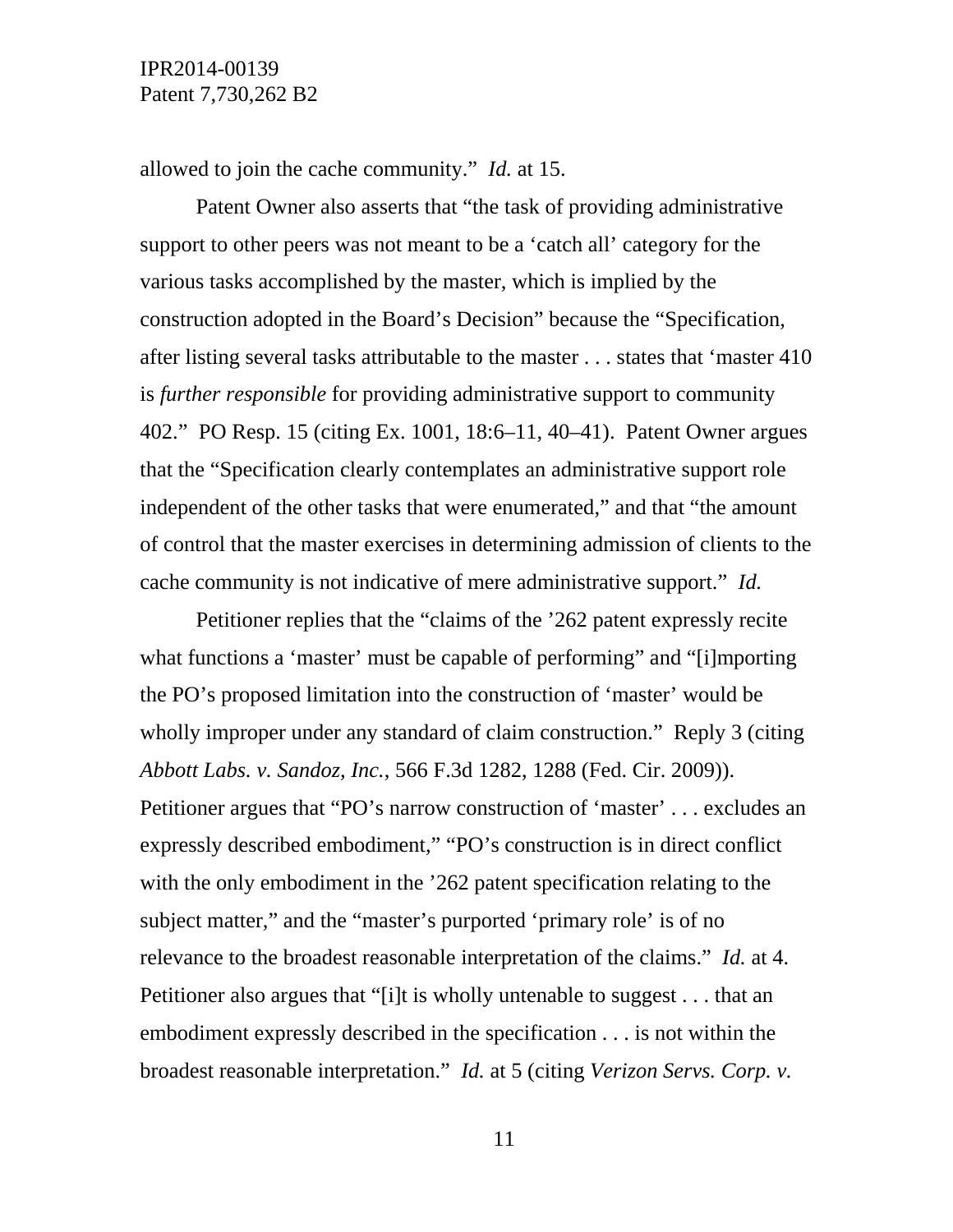*Vonage Holdings Corp.*, 530 F.3d 1295, 1305 (Fed. Cir. 2007)).

Although the Specification of the '262 patent describes the master as determining whether to allow a client to join a cache community, such descriptions are in the context of one embodiment. Ex. 1001, 13:13–35 ("in one embodiment, community 100 may be formed by dynamically seeking out other active instances of cache module 26. . . . Each community 100 includes a master node . . . A master node . . . is responsible for supervising the addition and departure of clients from community 100."), 17:37–18:9 ("FIG. 6 is a block diagram illustrating a dynamic caching system 400 comprising one embodiment of system 10. System 400 comprises a cache community 402 . . . Community 402 comprises one or more peers 413 . . . Peers 413 further comprise a master 410 and a member 413 . . . Master 410 is operable to generate an allow message 424 . . . Allow message 424 comprises a data message sent to client 404 to inform client 404 that client 404 is being allowed to join community 402."). Also, claims 1, 10, and 19 do not require explicitly that the "master" determine whether to allow a client to join a cache community. These claims, instead, require communicating a location request to a master associated with the cache community and receiving a location response from the master. *See* Tr. 33:10–19. We decline to import into the claims a limitation based on specific embodiments in the Specification. *See, e.g.*, *SuperGuide Corp. v. DirecTV Enters., Inc.*, 358 F.3d 870, 875 (Fed. Cir. 2004) ("[A] particular embodiment appearing in the written description may not be read into a claim when the claim language is broader than the embodiment."). In particular, we decline to read the exemplary disclosure of adding or allowing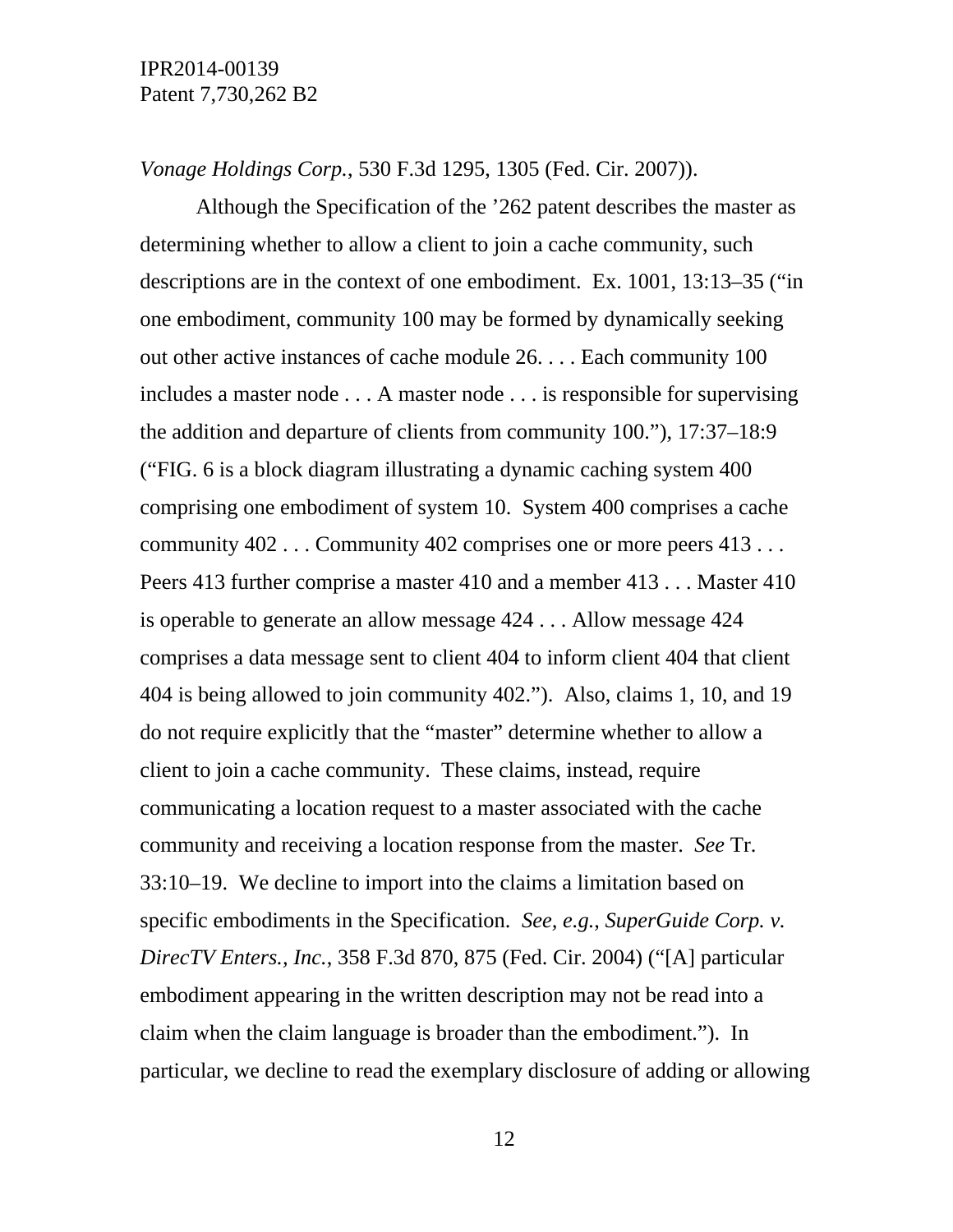a client to community 100 or community 402 into the broadest reasonable interpretation of the claim term "master." *See, e.g.*, *SuperGuide Corp.*, 358 F.3d at 875 ("Though understanding the claim language may be aided by the explanations contained in the written description, it is important not to import into a claim limitations that are not a part of the claim.").

Patent Owner also acknowledges that neither the Specification of the '262 patent nor its prosecution history provides a definition of "master" with "reasonable clarity, deliberateness, and precision." *See* Tr. 32:9–19. We also do not find a clear, deliberate, and precise definition of "master" in our review of the Specification of the '262 patent. In the absence of such a definition, construing "master" as "a peer that determines whether to allow a client to join the cache community" would be reading limitations from the Specification into the claims. *See In re Van Geuns*, 988 F.3d at 1184. The various portions of the Specification cited by Patent Owner to support the proposed claim construction of master as a peer that determines whether to allow a client to join the cache community does not persuade us to modify our construction of "master" to include this additional feature that is not recited by the claims.

Patent Owner also cites a dictionary definition of the term "master" and argues that the definition "includes an element of control" to support its contention that "the primary task of the master is to control which clients are permitted to join the cache community." PO Resp. 4 (citing AMERICAN HERITAGE DICTIONARY OF THE ENGLISH LANGUAGE 1077 (4th ed., 2000)). However, we are not persuaded that the asserted element of control must refer to the master's determination whether to allow a client to join the cache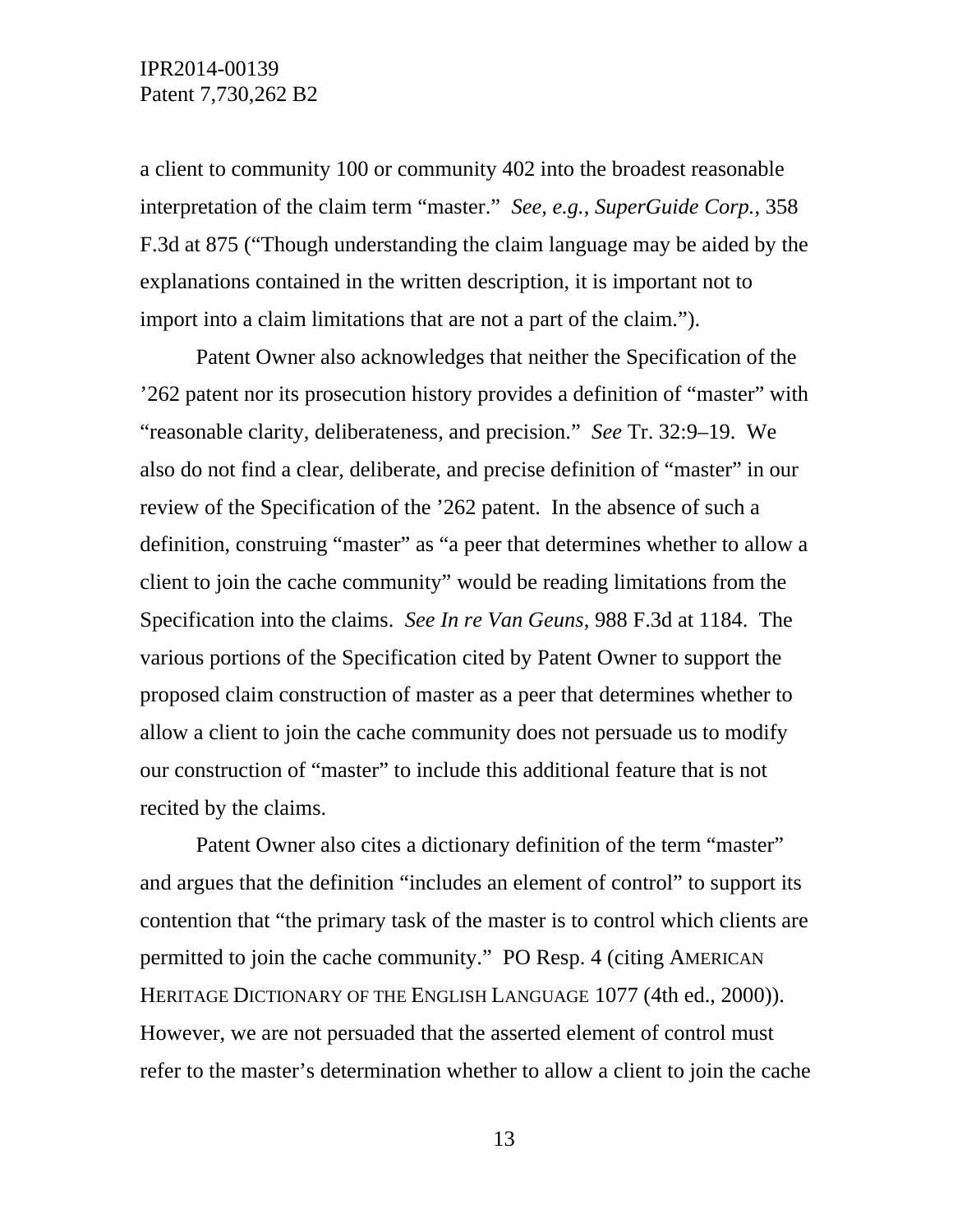community, instead of communicating a location request to a master and receiving a location response from the master, as required by the claims.

Furthermore, Patent Owner argues that "[p]roviding *administrative support* to other peers or the cache community is not indicative of control." PO Resp. 4. Patent Owner describes the master's various other tasks as administrative in nature and not the master's primary role or lacking some level of control. *See id.* at 10–11 (citing Ex. 1001, 22:58–60, 63–65), 13–14 (citing Ex. 1001, 25:8–10, 16–17, 28–31, 34–35, 38–39, 46–48). Distinguishing between the primary role and administrative tasks does not preclude the master from having control in carrying out these other tasks described by Patent Owner, such as generating a location response, sending a member status request, updating a peer list, sending an update peer list message, and selecting a new master, as described by the Specification of the '262 patent. Moreover, Patent Owner's distinction on the level of control that the master has in its other tasks does not advance its argument that "master" must be interpreted as determining whether to allow a client to join a cache community. *See id.* Thus, Patent Owner's cited dictionary definition does not persuade us to modify our construction of "master."

Patent Owner's further arguments that construing "master" without a connotation of control would read it out of the claims does not persuade us to modify our construction of "master." The claims require communicating a location request to a master and receiving a location response from the master. Thus, the claims identify a role for the master, and our construction of "master" does not affect its claimed role such that "master" is read out of the claims. Also, as described above, Patent Owner's arguments regarding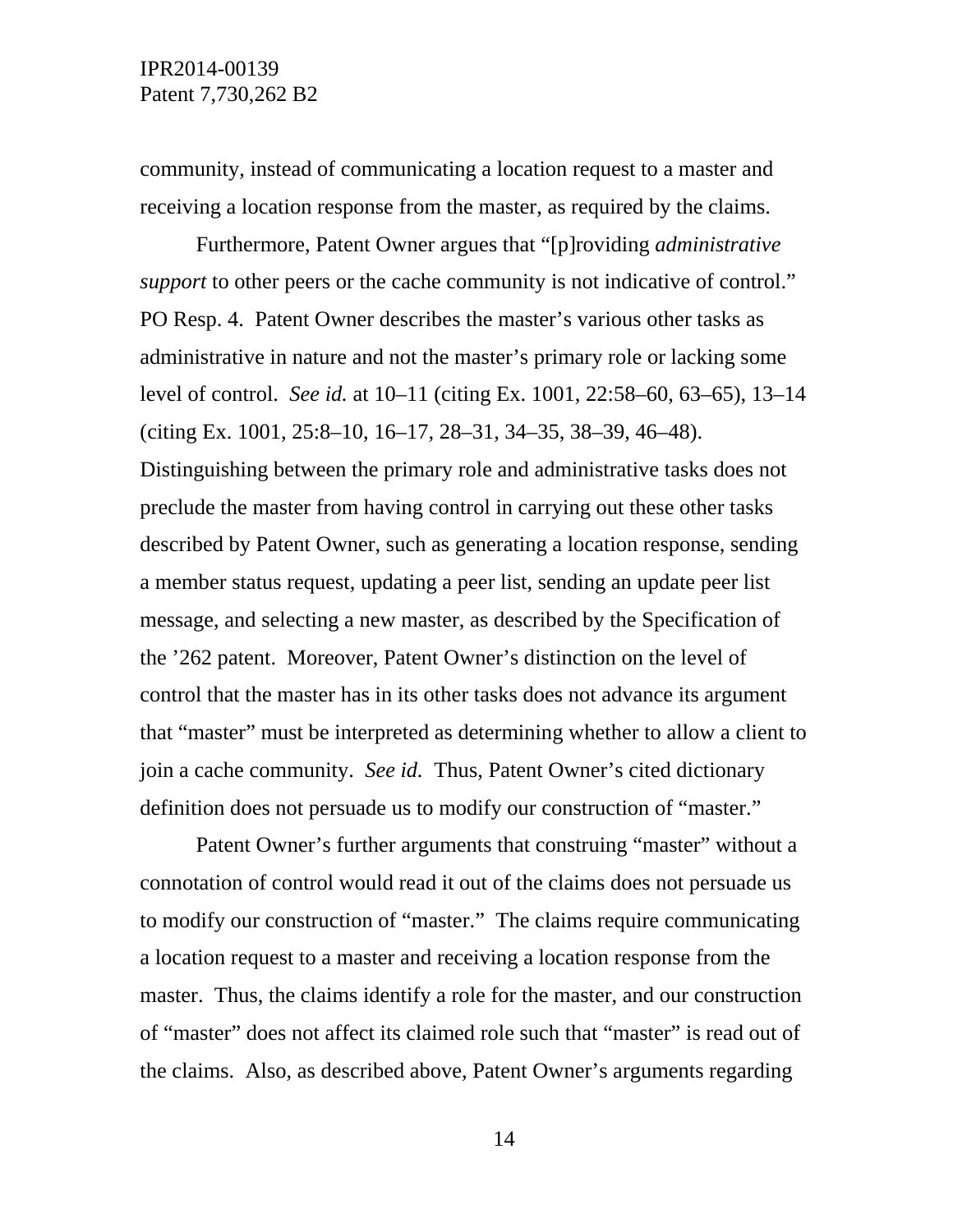the master's asserted primary role and administrative tasks do not persuade us that the element of control is present only in the master's asserted primary role of determining whether a client is allowed to join a cache community, and not in its claimed role.

Patent Owner's arguments that the "ability to dynamically adjust to changes in the cache community are dependent on the master's ability to control admission" and the master's allowing a client to join the cache community is "critical to the dynamic (i.e., changing) nature of the cache community," also do not persuade us to change our construction of "master." *See* PO Resp. 4, 14. Patent Owner describes other tasks performed by the master. *See id.* at 6–15. Based on our review of the Specification of the '262 patent, we find that these descriptions indicate that these other tasks of the master also contribute to the dynamic nature of the cache community. *See, e.g.* PO Resp. 13–14 (addressing the departure or removal of members and selecting a new master) (citing Ex. 1001, 25:8–10, 28–31, 34–35, 46– 48).

Based on our review of the Specification of the '262 patent, we are not persuaded by Patent Owner's arguments that the master's determination of whether to admit a client "is not simply one of many 'administrative support' tasks" and that providing administrative support to other peers was not meant to be a "catch all" category for various tasks accomplished by the master. *See* PO Resp. 3–4, 15. Based on our review of the Specification of the '262 patent, we also do not agree with Patent Owner's argument that the '262 patent "clearly contemplates an administrative support role independent of the other tasks that were enumerated." *See id.*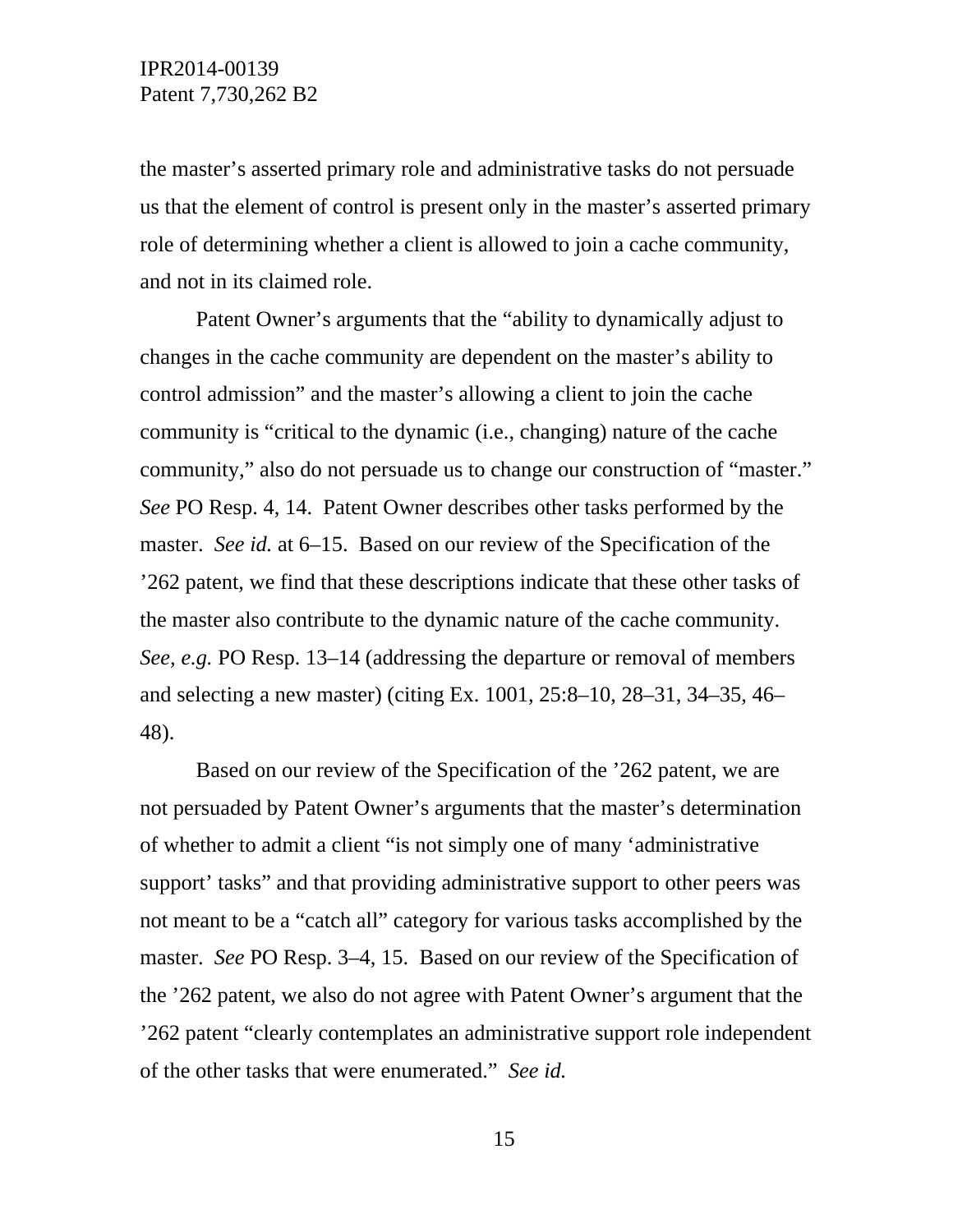Column 18, lines 34–41 of the '262 patent states that:

Community 402 is comprised of a master 410 and zero or more members 412. Members 412 and master 410 operate to support the caching of content within community 402. More specifically, both master 410 and members 402 provide for a distributed caching system within community 402. In addition to the functionality provided by members 412, master 410 is further responsible for providing administrative support to community 402.

Thus, the '262 patent describes that both master 410 and members 412 provide a distributed caching system within community 402, but that master 410 is distinguishable from members 412 in that master 410 provides administrative support to community 402 comprised of itself and members 412. The '262 patent does not further distinguish providing administrative support from allowing a client into the cache community. Even in view of the earlier description of master 410 generating allow message 424 (Ex. 1001, 18:6–11), the '262 patent does not distinguish unambiguously admitting a client into the cache community from providing administrative support to the cache community such that our construction of "master" must be narrowed, as argued by Patent Owner.

Accordingly, in view of the foregoing, Patent Owner's arguments do not persuade us to modify our construction of "master." Thus, based on our findings from the Specification of the '262 patent as described above and on the complete record before us, we determine that the broadest reasonable construction of "master" in view of the specification as it would be interpreted by one of ordinary skill in the art is "a peer that provides administrative support to other peers."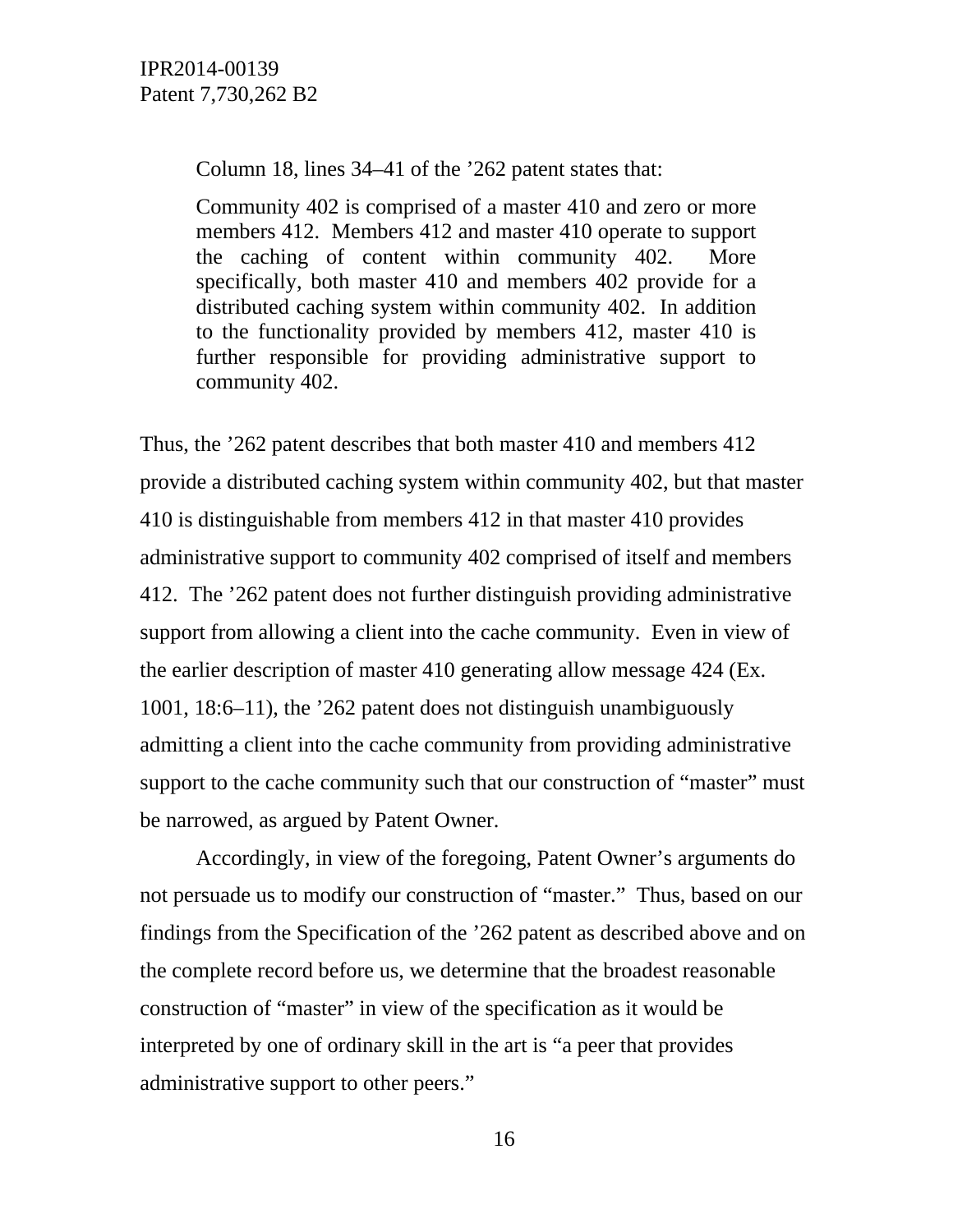*B. Asserted Ground under 35 U.S.C. § 102* 

Petitioner argues that Chase anticipates claims 1, 5–10, 14–19, and 23–27. Pet. 9–21.

*1. Chase (Ex. 1004)* 

Chase describes "a system having the benefits of central caching without the bottleneck caused by a central cache server." Ex. 1004, 2:41– 43. Reproduced below is Figure 1 of Chase.



Figure 1 depicts a schematic diagram of a computer system according to an embodiment. *Id.* at 3:4–5. Local area network 10 includes server 11 (shown without a reference designator between directory servers 17) connected by communication channel 13 to user stations 12. *Id*. at 5:33–35. Local area network 10 is connected to remote network 14, such as the Internet, which includes remote servers 15. *Id*. at 5:37–43. Each user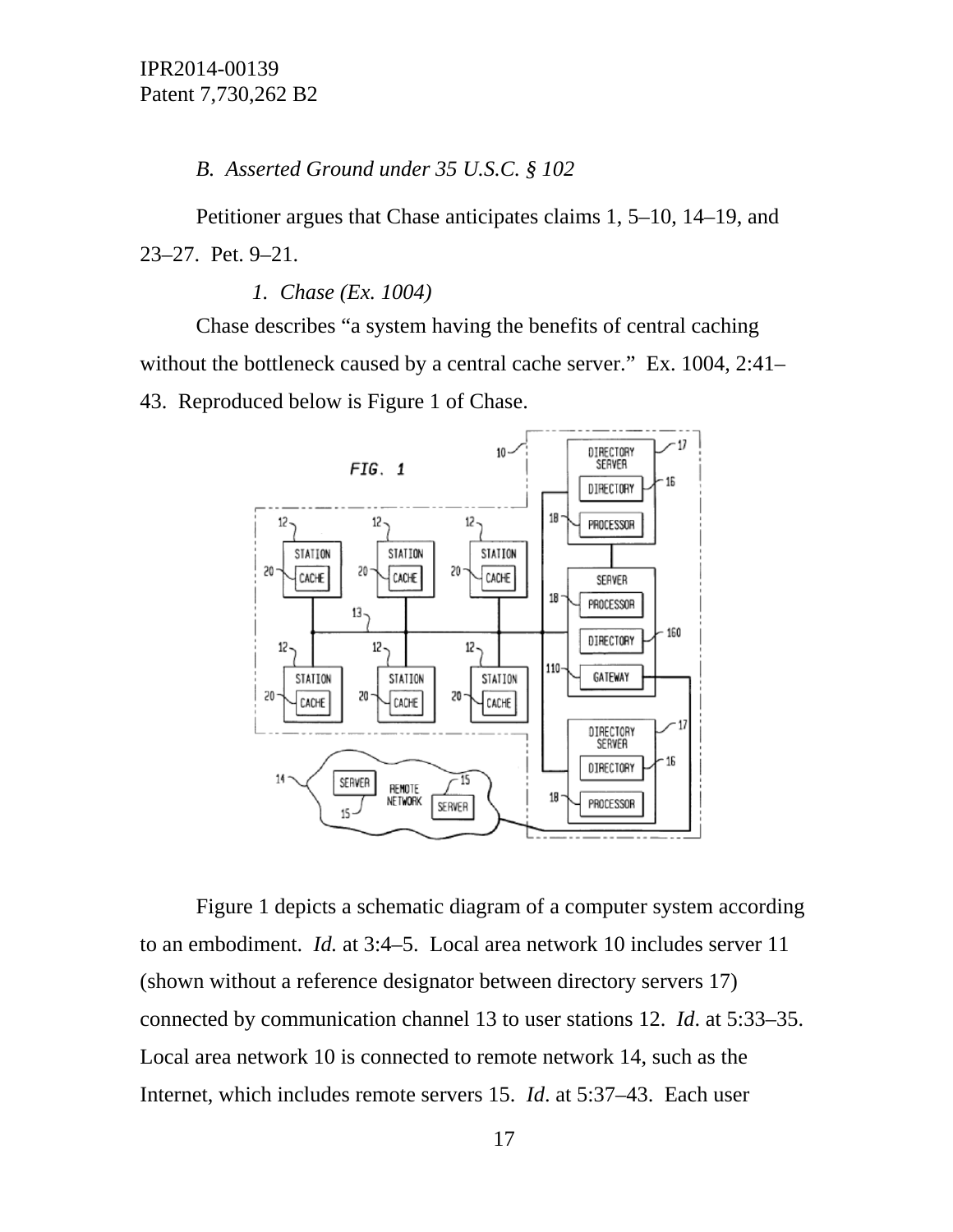station 12 includes cache 20, which receives copies of data retrieved by stations 12 from remote server 15. *Id*. at 5:47–48, 54–59. If a user of station 12 requests data from remote network 14, cache 20 is examined to see if the data are already in cache 20. *Id*. at 5:59–61. If not, before attempting to retrieve the data from remote network 14, central cache directory 16 of directory server 17 or central cache directory 160 of server 11 is queried. *Id*. at 5:62–65, 6:4–5. If directory 16 or 160 contains an entry corresponding to the requested data, requesting station 12 requests the data from station 12 indicated by the directory entry. *Id*. at 6:21–24. If directory 16 or 160 does not contain an entry corresponding to the requested data, requesting station 12 is informed and then requests data from remote network 14. *Id*. at 6:6–9.

#### *2. Analysis*

#### *a. Claims 1 and 5–9*

Petitioner argues that Chase discloses a method for a dynamic distributed data caching, because it describes a computer network system where caches at individual systems are available to other stations. Pet. 10 (citing Ex. 1004, Abstract, 2:44–52, 4:33–53, 5:37–43, Fig. 1). Petitioner further argues that Chase describes "generating a content request for requested content at a first peer in a cache community," because Chase discloses client software, such as a browser, at one of many stations 12 in a local area network requesting data that may be satisfied by a local cache. *Id*. at 11–12 (citing Ex. 1004, 6:64–7:5, Figs. 1, 3 (steps 34–35)). Petitioner also argues that Chase describes "determining a second peer associated with the requested content, the second peer being associated with the cache community," because Figures 3 and 4 of Chase and their associated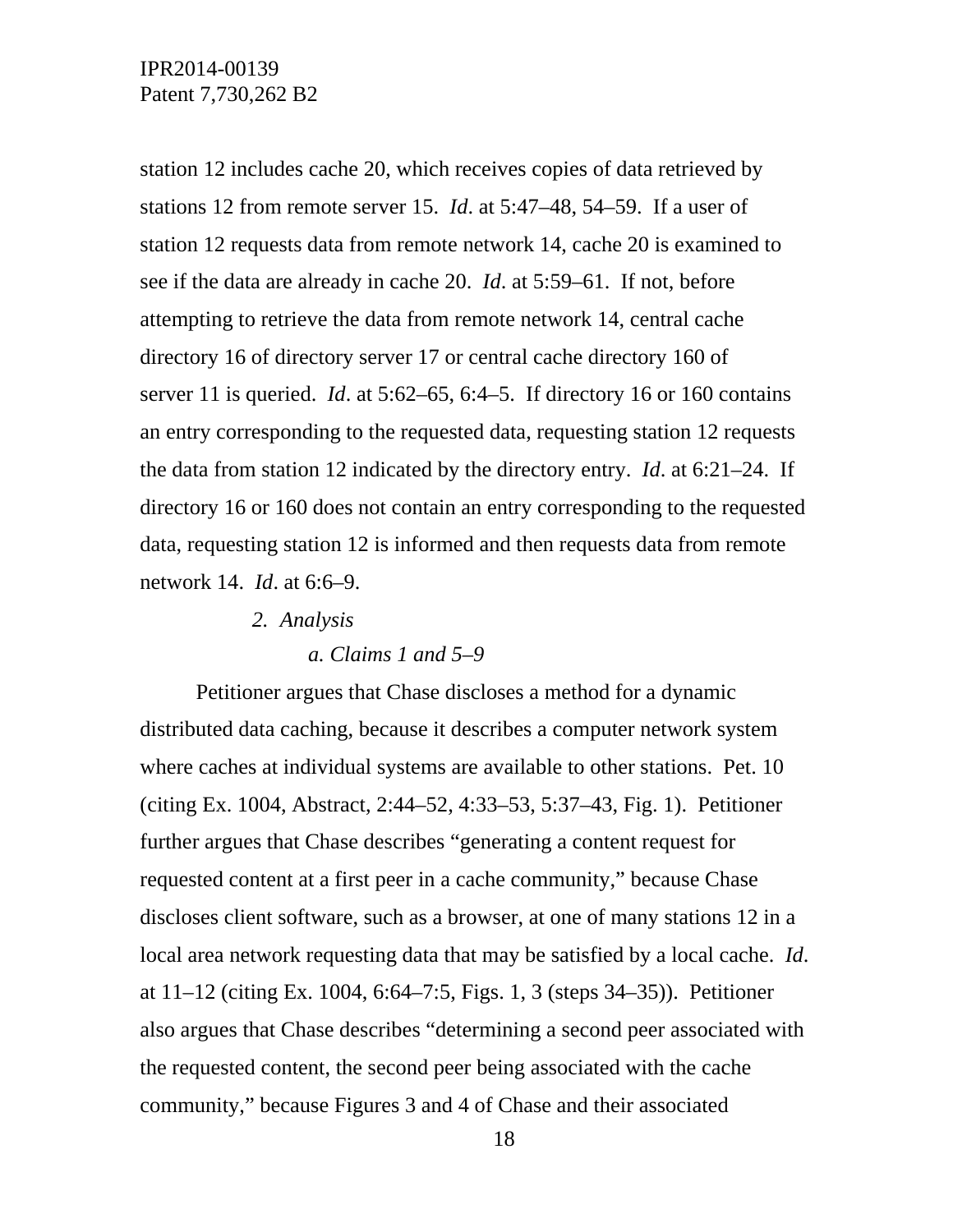description disclose directory server 17 being queried to determine if it has an entry corresponding to the requested data, and test 47 that can return the address of station 12 that has the requested data to querying station 12. *Id*. at 12–14 (citing Ex. 1004, 6:58–7:22, 7:62–8:35, Fig. 3 (steps 300, 301), Fig. 4 (steps 41, 42, 47–48)). Petitioner further argues that Chase states that "[t]he querying station 12 can then go and retrieve the object from the station 12" and, thus, discloses "retrieving, by the first peer, the requested content from the second peer." *Id*. at 14–15 (citing Ex. 1004, 7:19–22, 57–58, 8:35–36, Fig. 3 (steps 303, 306, 307)). Petitioner also contends that Chase describes a cache query unit at a first user station that queries the central cache directory for a location of a cached data, and so discloses "wherein determining the second peer includes: generating, by a cache portion associated with the first peer, a location request." *Id*. at 15 (citing Ex. 1004, 2:55–50, 6:58–7:17, Fig. 3 (step 300)). For the limitation "communicating the location request to a master associated with the cache community," Petitioner argues that Chase discloses a query message and directory server 17 is queried to determine if it has an entry corresponding to the requested data. *Id*. at 15–16 (citing Ex. 1004, 6:58–7:17, 7:62–8:19, Fig. 3 (step 300)). Finally, for the limitation "receiving a location response from the master, the location response indicating the second peer," Petitioner argues that Chase discloses that directory server 11 or 17 returns a "HIT" message to querying station 12 with the address of station 12 that has the requested object. *Id*. at 16–17 (citing Ex. 1004, 6:58–7:18, 7:62–8:35, Fig. 3 (step 301), Fig. 4 (step 48)).

Dependent claim 5 recites "wherein the cache portion includes a software application," and Petitioner contends Chase describes software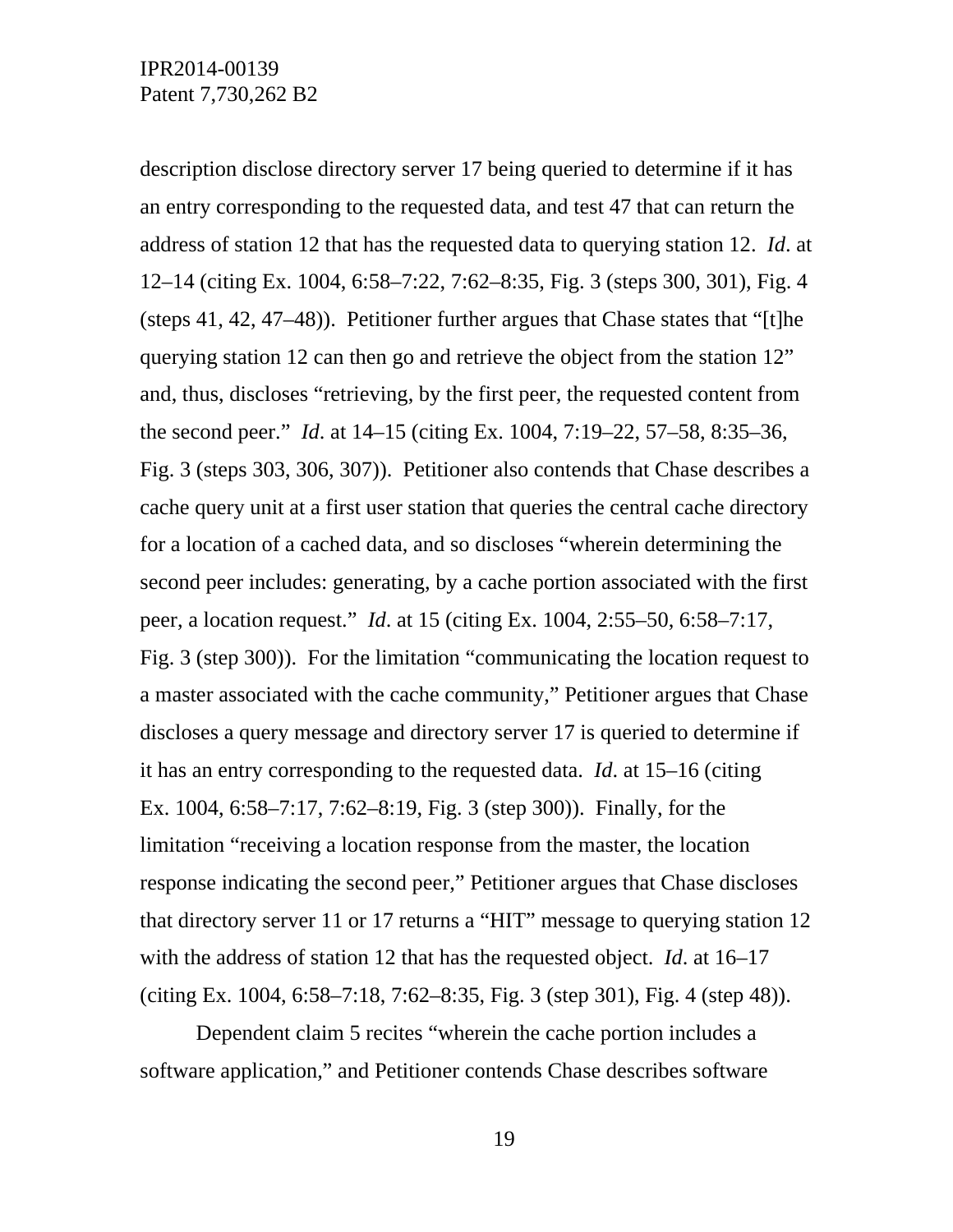processes to implement its disclosure. *Id*. at 17 (citing Ex. 1004, 6:54–59). For dependent claim 6, which recites the further step of "forwarding the content response to the second peer," Petitioner argues that Chase discloses "the request would be routed to the local station that has cached the data." *Id.* (citing Ex. 1004, 4:6–17). Dependent claim 7 recites "wherein the content request includes a hypertext transport protocol request," and Petitioner argues that Chase describes requested data as transmitted in units of "pages," which are formatted using Hypertext Transfer Protocol. *Id*. at 17–18 (citing Ex. 1004, 1:10–19, 3:21–47). In relation to dependent claim 8, which recites "wherein the content includes a web page," Petitioner argues Chase describes a user being able to retrieve pages. *Id*. at 18 (citing Ex. 1004, 3:21–23, 31–35). For dependent claim 9, which recites "wherein the first and second peers respectively include a member of the cache community," Petitioner asserts that Chase discloses stations 12 of local area network 10. *Id*. at 18–19 (citing Ex. 1004, 3:31–35, 5:33–37).

Asserting that a "master" is a peer that determines whether to allow a client to join the cache community, Patent Owner responds that "Chase does not describe the use of a master that determines whether a client is allowed to join a cache community." PO Resp. 16. Patent Owner argues that "there is no determination in Chase of whether to allow a station into local area network 10 or to list a station in directory server 17." *Id.* at 17. In particular, Patent Owner argues that Petitioner's asserted "master," directory server 17 of Chase, "is merely a server that houses a directory." *Id.* at 16 (citing Pet. 15; Ex. 1004, 5:62–65). Patent Owner also argues that "all stations 12 are added to directory server 17 as soon as they establish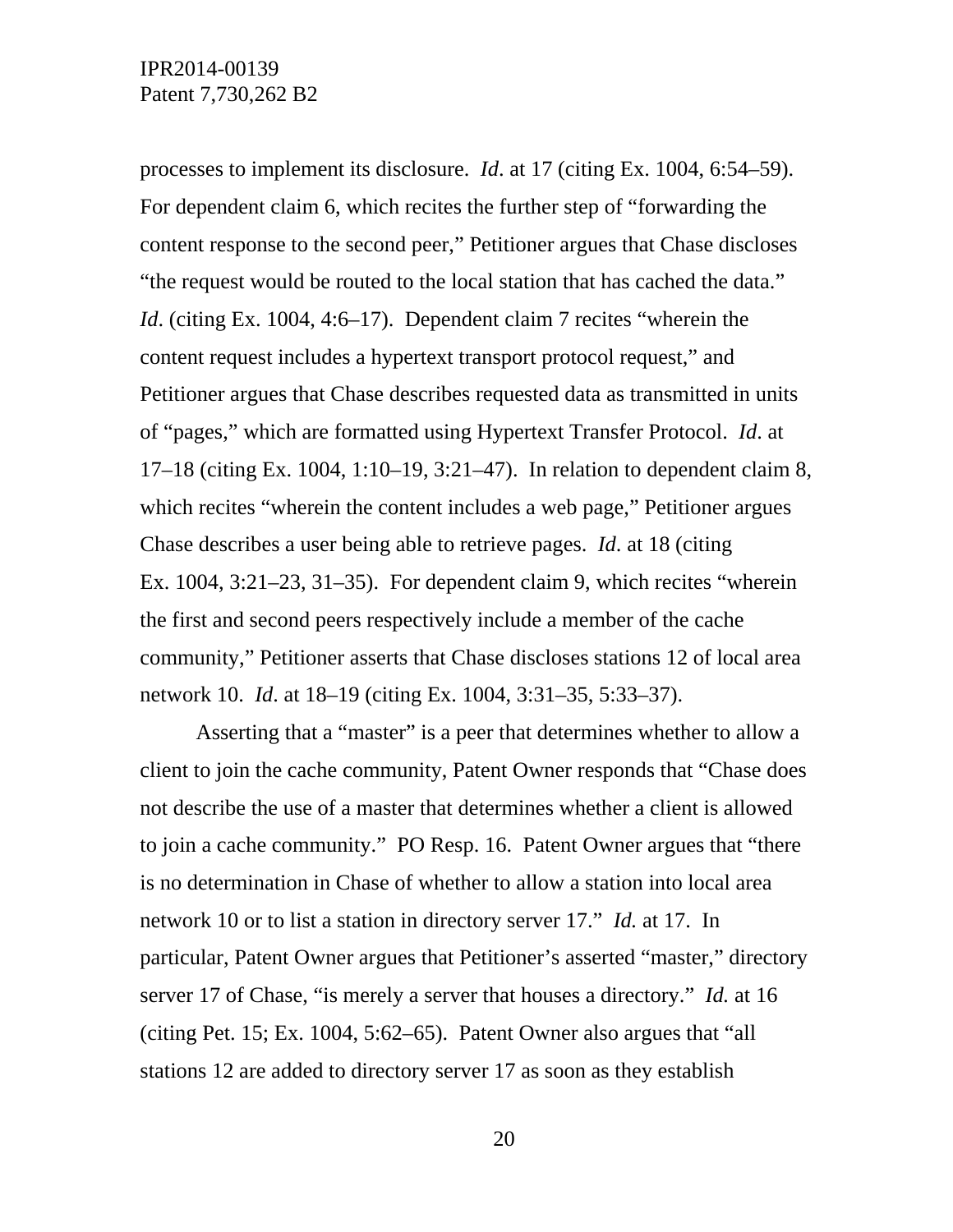communication with the network." *Id.* at 16–17 (citing Ex. 1004, 4:63–66, 6:59–67, 7:67–8:9). On the foregoing bases, Patent Owner, thus, concludes that "Chase cannot be read to disclose the elements of claim 1, including 'communicating the location request to a master associated with the cache community; and receiving a location response from the master, the location response indicating the second peer." *Id.* at 17–18. Patent Owner states that Chase "fails to anticipate claims 5–9 for at least the same reasons that Chase fails to anticipate claim 1." *Id.* at 18.

In view of our construction of "master," Patent Owner's argument that Chase does not describe a master that determines whether a client is allowed to join a cache community is not persuasive. Therefore, we are persuaded, by a preponderance of the evidence, that claims 1 and 5–9 are anticipated by Chase.

#### *b. Claims 10 and 14–18*

For independent claim 10, which recites a "computer readable storage medium including code for dynamic distributed data caching, the code operable to" carry out steps similar to the steps of claim 1, Petitioner relies on Chase as applied to claim 1. Pet. 19. Petitioner additionally argues that Chase describes that "[s]tations 12 and servers 11, 17 are . . . computers . . . which preferably run[] software processes to implement the present invention." *Id*. (citing Ex. 1004, 6:54–59). For dependent claims 14–18, Petitioner relies on its arguments for corresponding limitations in claims 5– 9. *Id*.

Patent Owner argues that "Chase does not disclose 'code . . . operable to . . . communicate the location request to a master associated with the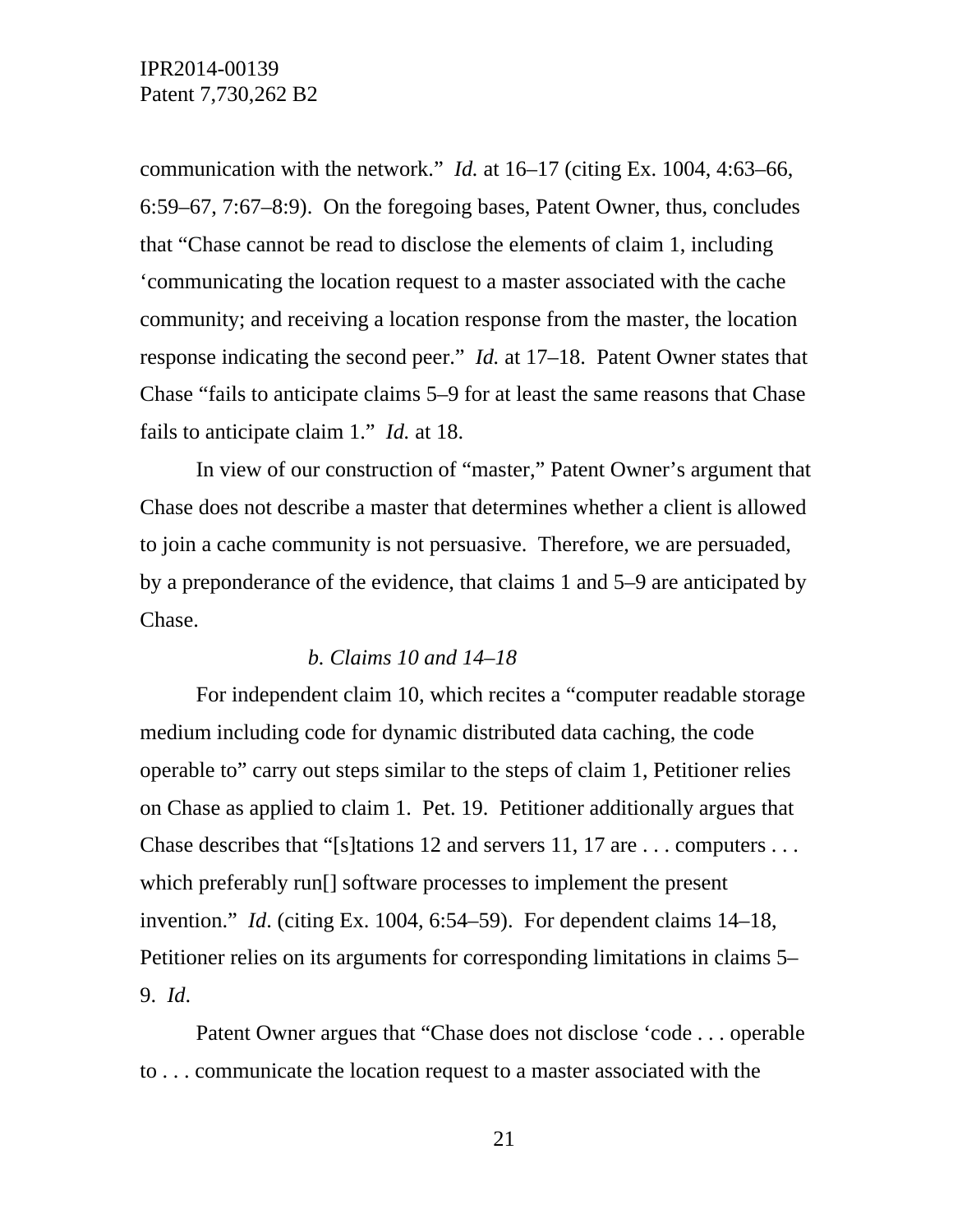cache community; and receive a location response from the master'. . . [f]or at least the reasons discussed above with respect to claim 1." PO Resp. 18. Patent Owner, thus, concludes that "Chase fails to anticipate claims 14–18 for at least the same reasons that Chase fails to anticipate claim 10." *Id.* 

As discussed above for claims 1 and 5–9, Patent Owner's arguments based on its construction of "master" are not persuasive. Thus, we are persuaded, by a preponderance of the evidence, that claims 10 and 14–18 are anticipated by Chase.

#### *c. Claims 19 and 23–27*

Independent claim 19 recites a "system for dynamic distributed data caching comprising" means-plus-function limitations with functions similar to the steps of claim 1. Petitioner argues that Chase discloses each of the functions and corresponding structures. Pet. 19–21 (citing Ex. 1004, 1:15– 16, 3:20–25, 4:6–17, 4:27–29, 5:33–37, 6:21–24, 6:54–7:57, 7:64–8:36, Figs. 3–4); *see also* Dec. on Inst. 12–15 (analyzing Petitioner's arguments regarding claims 19, 23–27). For dependent claims 23–27, Petitioner relies on its arguments for corresponding limitations in claims 5–9. Pet. 21.

Patent Owner does not dispute Petitioner's contentions that Chase describes the majority of the limitations of claims 19 and 23–27. Instead, Patent Owner's arguments focus on whether Chase describes a "master." Specifically, Patent Owner argues that the "directory server 17 of Chase to which Petitioner refers, however, is not a master for at least the reasons discussed above with respect to claim 1," and "therefore does not anticipate claim 19." PO Resp. 19. Patent Owner concludes that "Chase therefore fails to anticipate claims 23–27 for at least the same reasons that Chase fails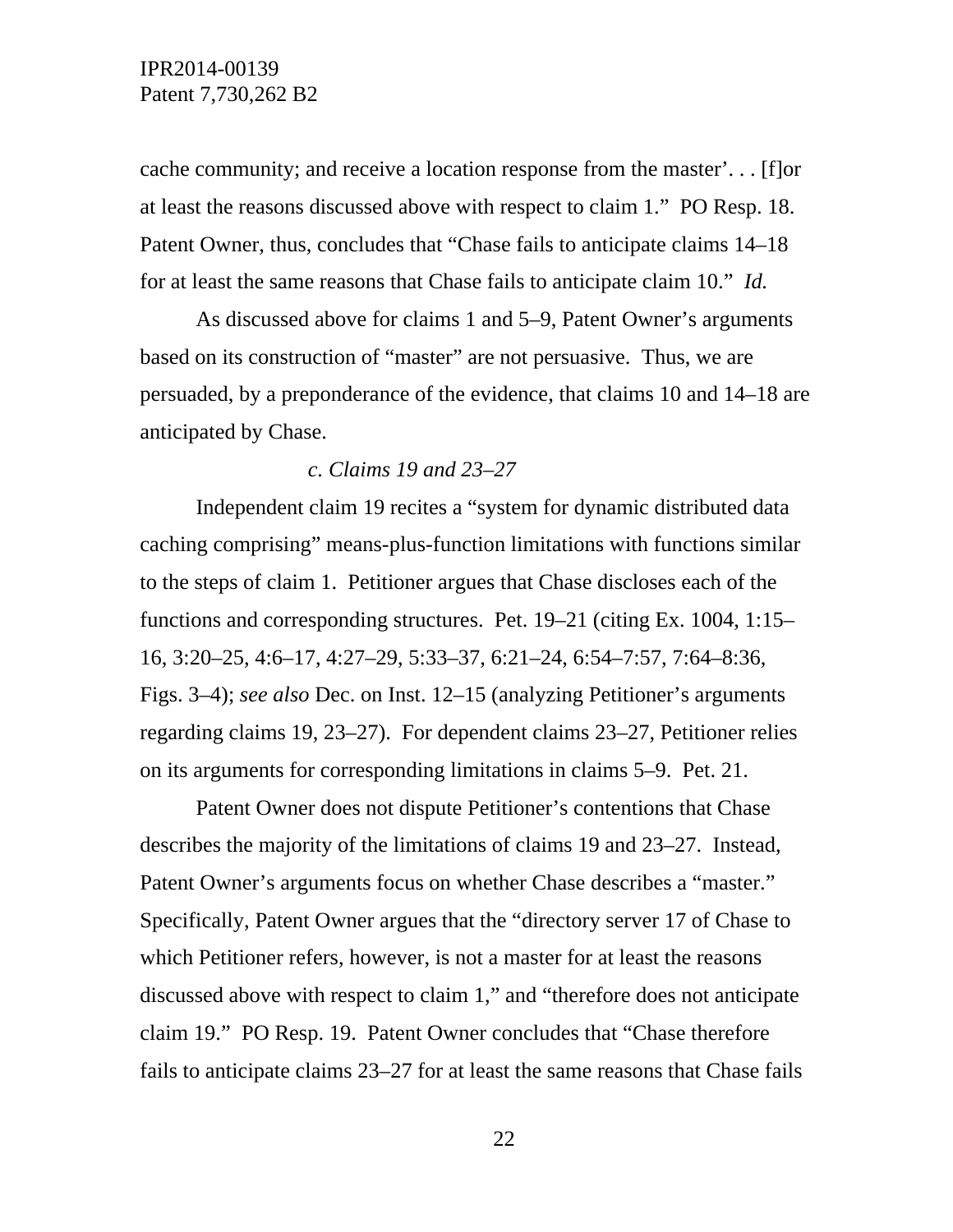to anticipate claim 19." *Id.*

For the reasons discussed for claims 1 and 5–9, we are persuaded, by a preponderance of the evidence, that claims 19 and 23–27 are anticipated by Chase.

### *C. Asserted Ground under 35 U.S.C. § 103*

Petitioner argues that claims 2–4, 11–13, and 20–22 would have been obvious over Chase and Scharber. Pet. 50–54. We discuss Chase above.

#### *1. Scharber (Ex. 1008)*

Scharber describes a scheme for caching Internet content at one or more locations. Ex. 1008, 1:7–9. Reproduced below is Figure 2 of Scharber.



Figure 2 depicts an example of a cache hierarchy. *Id*. at 6:41. Referring to Figure 2, Scharber describes that "when a cache 30 receives a request for content from a client 32, the cache 30 first determines whether it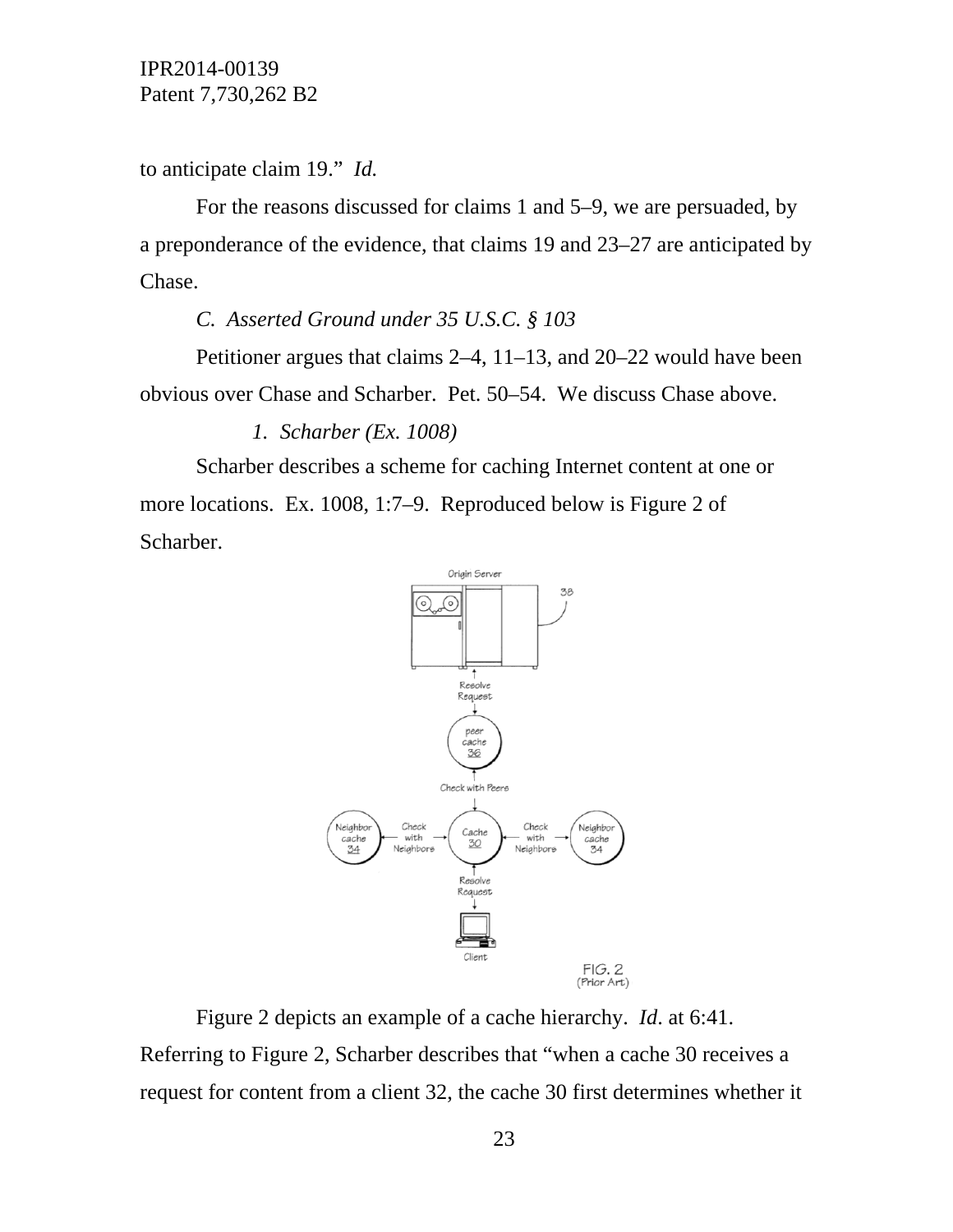has a copy of the requested content." *Id.* at 4:29–32. If cache 30 does not have the requested content, "cache 30 sends a request to its neighbor cache(s) 34 and then, if necessary, to its peer cache 36." *Id*. at 4:32–36. Scharber further describes that "[e]ach neighbor cache 34 (i.e., those at the same level of the hierarchy as cache 30) sends a response indicating whether it has the requested information." *Id*. at 4:37–39. If none of neighbor caches 34 have the requested information, cache 30 forwards the request to peer cache 36. *Id*. at 4:46–48. If peer cache 36 does not have the requested information, peer cache 36 retrieves the content from origin server 38 and sends it to cache 30. *Id*. at 4:48–51.

- *2. Analysis* 
	- *a. Claims 2–4*

Claim 2 recites the "method of claim 1, further comprising: retrieving, by the second peer, the requested content from an origin server when the requested content is unavailable at the second peer; and storing the requested content at the second peer."

Petitioner contends that "Chase . . . seeks to reduce network loads through distributed caching of data at user stations in a network," and "Scharber elaborates on this concept and teaches that if a peer cache (i.e., indicated user station) does not have the content requested by another cache (requesting user station), it can obtain it directly from the origin server, store it locally, and return it to a requesting cache." Pet. 51 (citing Ex. 1004, Abstract, 2:44–63, 5:25–29, 6:58–7:27; Ex. 1008, 4:46–51). In particular, Petitioner argues Scharber teaches or suggests the retrieving step of claim 2, because Scharber describes peer cache 36 retrieving content from origin server 38 when peer cache 36 does not have the requested content. *Id*. at 52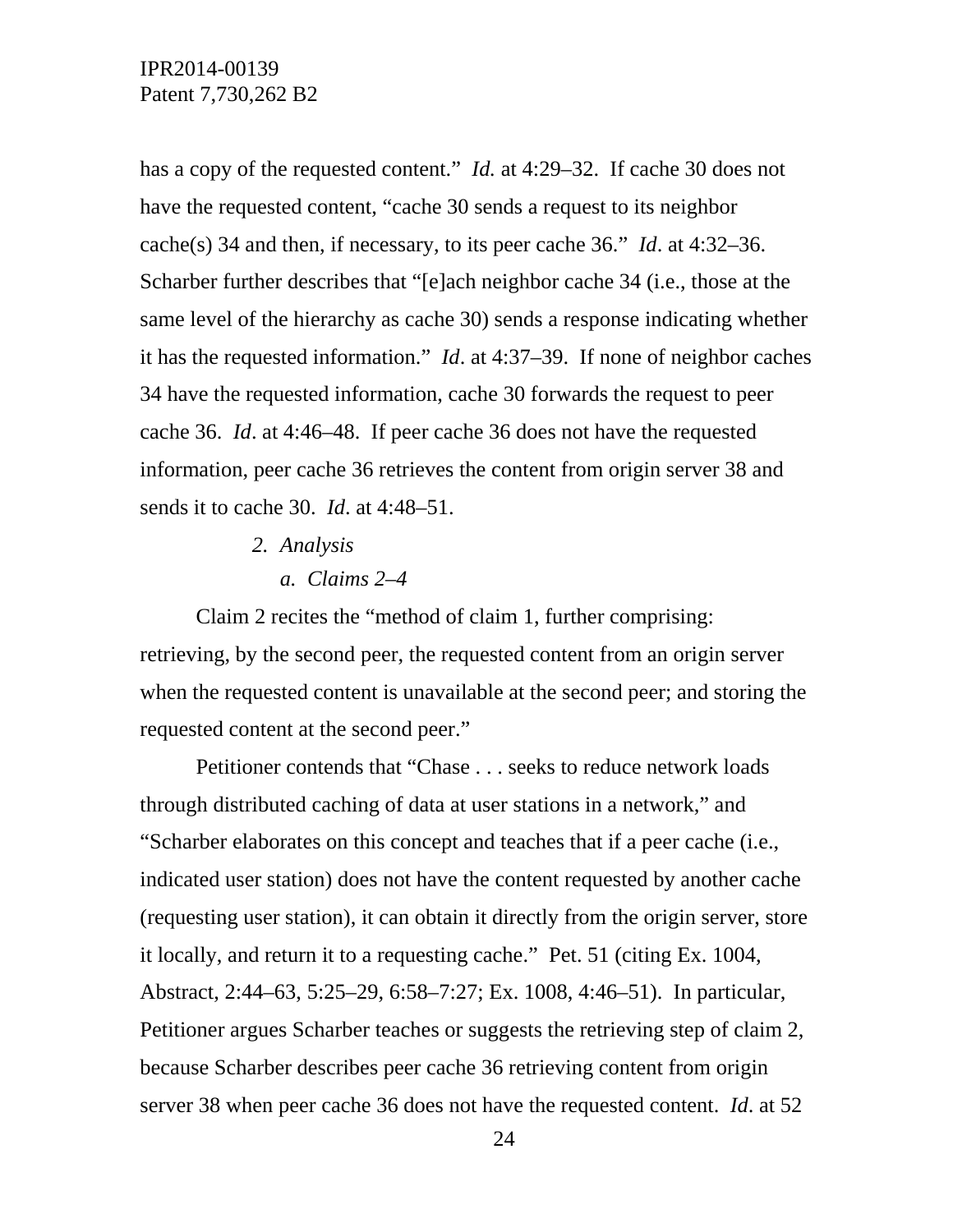(citing Ex. 1008, 4:48–51). Petitioner also argues that Scharber teaches or suggests the storing step, because Scharber describes that peer cache 36 has a copy responsive to the requested content but that copy may be stale, and because the copy responsive to the requested content is stale, the copy has been stored. *Id*. at 52–53 (citing Ex. 1008, 4:48–50).

Regarding claim 3, which recites "wherein the requested content is unavailable when the requested content has been expired," Petitioner argues Scharber discloses that peer cache 36 responds to a request by retrieving the content from origin server 38 if the cached copy is stale. Pet. 53 (citing Ex. 1008, 4:48–51). For claim 4, which recites "wherein the requested content is unavailable when the requested content is not stored at the second peer," Petitioner argues Scharber discloses that peer cache 36 retrieves content from origin server 38 if it does not have a cached copy. *Id*. at 53–54 (citing Ex. 1008, 4:37–42, 48–51).

Petitioner further contends that a "person having ordinary skill in the art would have recognized that the distributed caching scheme described in Chase for requesting and obtaining data could have been combined with Scharber for actions to be taken if the peer cache does not have the requested content." Pet. 51. Petitioner cites the Danzig Declaration as support that "a skilled artisan would have recognized that such a modification would similarly reduce the amount of time it takes to obtain content and also decrease traffic." *Id*. (citing Ex. 1002 ¶¶ 12, 16).

Patent Owner argues that Chase and Scharber fail to disclose "communicating the location request to a *master* associated with the cache community" and "receiving a location response from the *master*, the location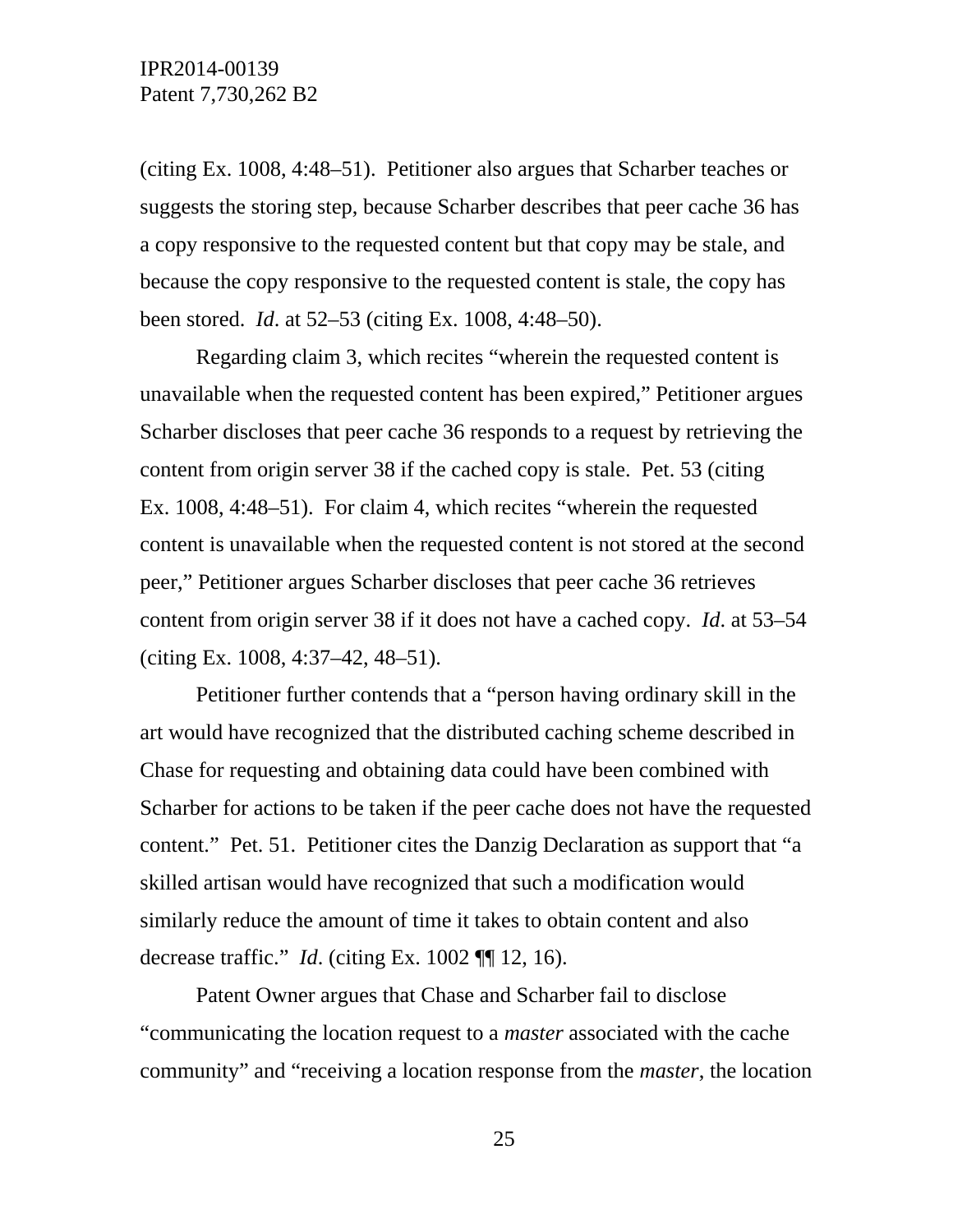response indicating the second peer," as recited by claim 1. PO Resp. 20. Specifically, Patent Owner argues that "Scharber also fails to disclose a master as recited by claim 1" because "there is no discussion of a master that is responsible for determining whether a client may join a cache community," and the query optimizer of Scharber "is not described as being a master that is responsible for determining whether to admit clients into the group of cache servers." *Id.* at 19–20.

In view of our construction of "master," the reasons discussed above for claim 1, and because Petitioner relies on Chase for disclosing the recited master of claim 1, Patent Owner's arguments are not persuasive.

Patent Owner also argues that "one of ordinary skill in the art would not have been motivated to combine the teachings of Chase and Scharber in the manner recited by claim 2 . . . because the proposed combination is both unnecessary and would negatively impact the performance of Chase." PO Resp. 25. In particular, Patent Owner asserts that "Chase has no need to consult a second peer device (i.e., a local station 12) that is already known before-hand not to have the available requested content," and "Chase knows that the second peer device does not have the requested content available." *Id.* at 26–27. Patent Owner, thus, argues that "there is no need to artificially insert the second peer device for the purpose of retrieving content requested by a first peer device," and "no need or benefit is achieved for combining . . . Chase with . . . Scharber, . . . when Chase teaches that it is already known that the second peer does not have the requested content" and "would result in a decline in the performance of the resulting cache system." *Id.*

Petitioner replies that Chase expressly teaches that "content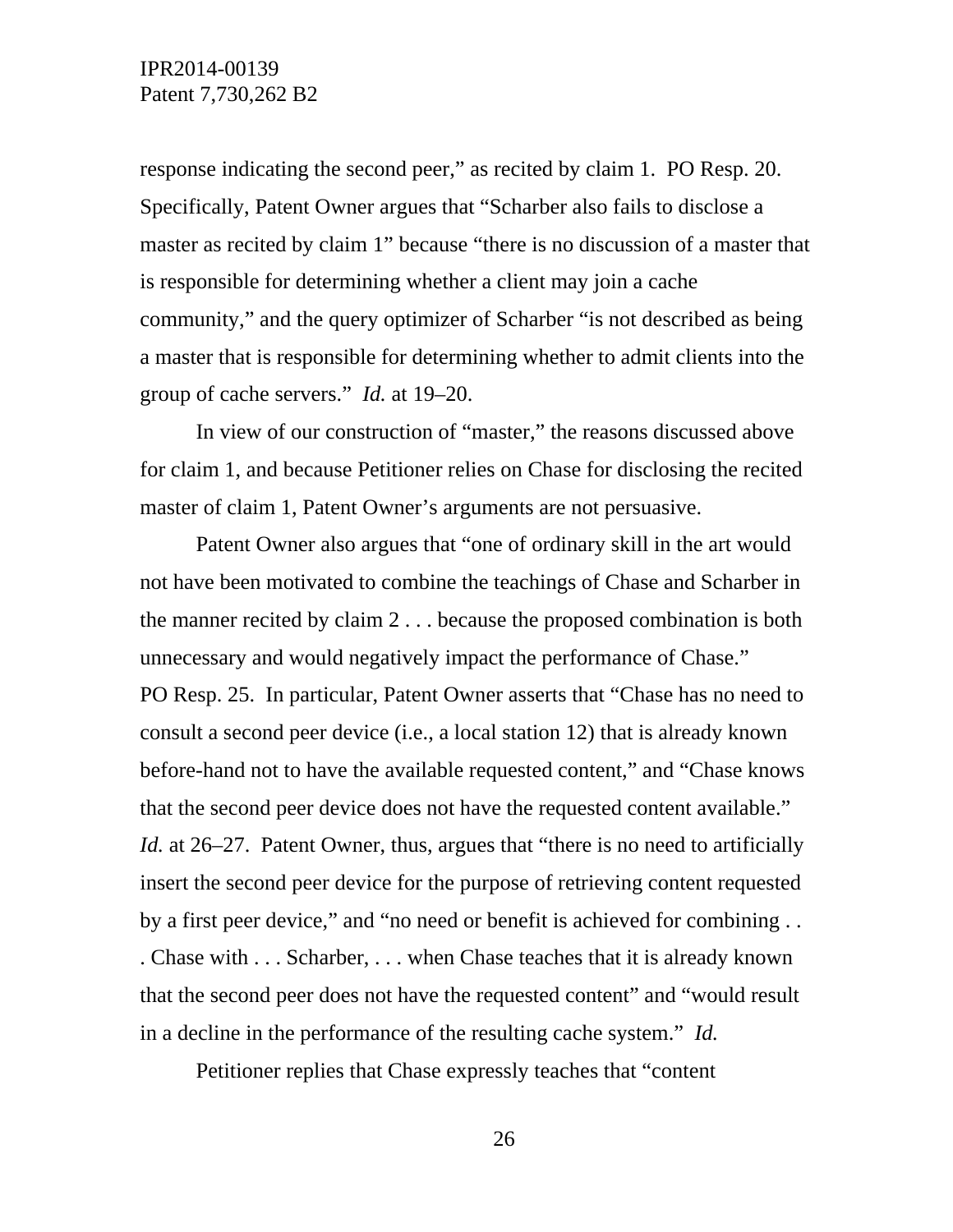previously identified with another station may no longer be available" and "expressly contemplates that another station may not have the content that the directory said it possessed." Reply 8–9 (citing Ex. 1004, 6:21–31). Petitioner argues that Chase teaches or suggests "informing the first peer device that it no longer has the requested content, whereupon the first device retrieves the content itself." *Id.* at 9 (citing Ex. 1004, 6:41–53). Petitioner also argues that Scharber teaches or suggests the alternative of "having the second peer device retrieve and return the requested content to the first peer device if the second peer device no longer has the content or the content is stale." *Id.* (citing Ex. 1008, 4:46–51). Petitioner further argues that modification of Chase with Scharber is desirable "in order to reduce delay in obtaining content." *Id.* (citing Ex. 1002 ¶¶ 13, 16).

Patent Owner does not provide evidence to support its attorney argument that the combination of Chase and Scharber would result in a decline in performance. For example, Chase and Scharber do not indicate whether performance would decline if peer cache 36 of Scharber (Petitioner's asserted second peer) obtains content from origin server 38 rather than station 12 of Chase (Petitioner's asserted first peer), as argued by Patent Owner. However, Petitioner provides reasoning and evidence for its position by citing the Danzig Declaration. Pet. 51–52 (citing Ex. 1002 ¶¶ 12, 16). The Danzig Declaration opines that the skilled artisan would have been motivated to combine Chase and Scharber to decrease latency. Ex. 1002 ¶ 16. Thus, on the complete record before us, we are not persuaded by Patent Owner's argument that the combination of Chase and Scharber is unnecessary and negatively impacts performance.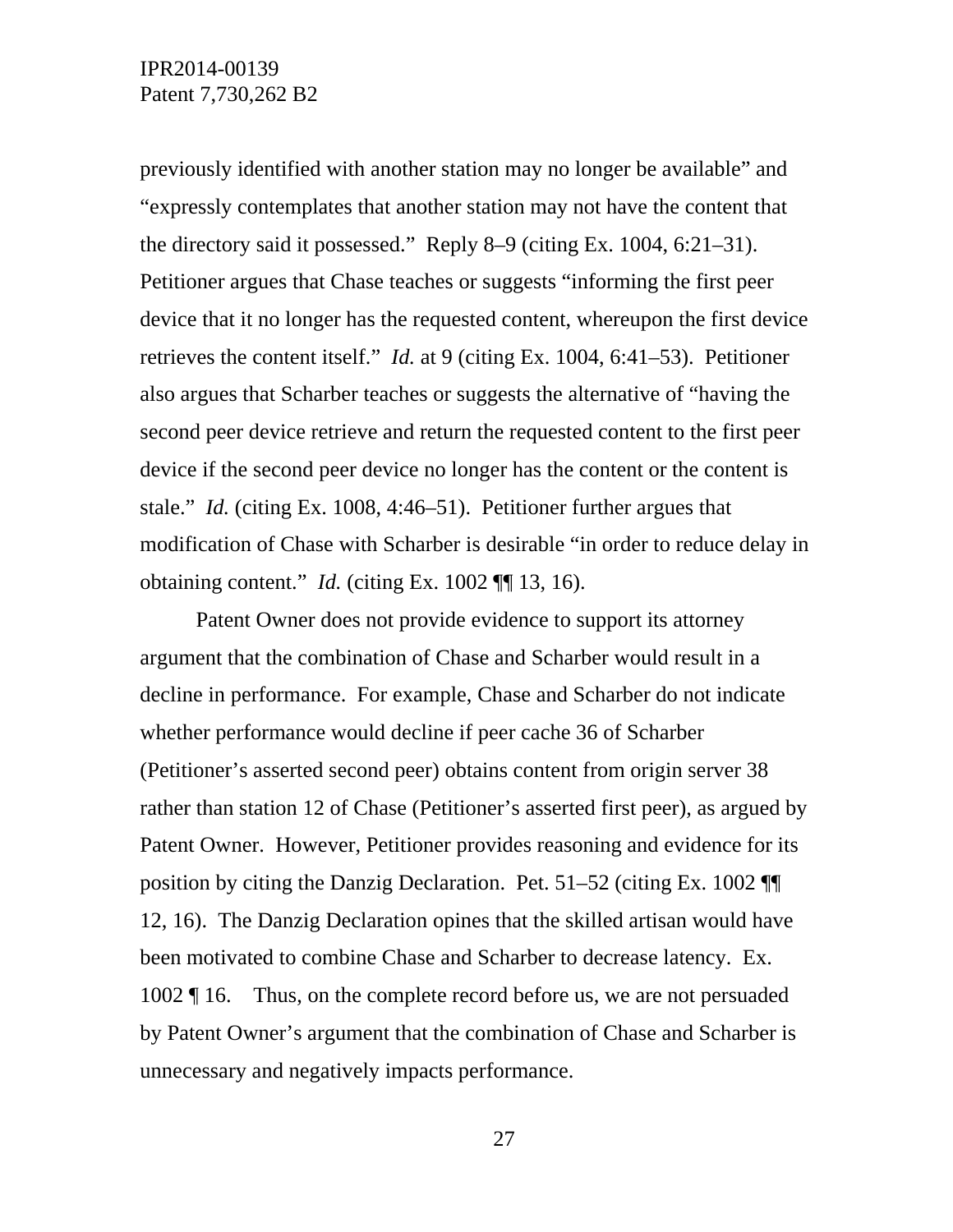In view of the foregoing, we are persuaded, by a preponderance of the evidence, that claims 2–4 are unpatentable over Chase and Scharber.

#### *b. Claims 11–13 and 20–22*

Petitioner relies on its arguments for claims 2–4 in its assertions that Chase and Scharber disclose similar limitations recited by claims 11–13 and 20–22. Pet. 54.

Patent Owner argues that Chase and Scharber do not teach or suggest a master or "code . . . operable to . . . communicate the location request to a master associated with the cache community . . . or to . . . receive a location response from the master, the location response indicating the second peer," as recited by independent claim 10 for the reasons asserted for claim 1. PO Resp. 22–23. Patent Owner also argues that claims 11–13 "depend from claim 10" and "are not rendered obvious under § 103(a) over Chase in view of Scharber for at least the same reasons as their independent base claim." *Id.* at 23.

Patent Owner also argues that Chase and Scharber fail to teach or suggest at least "a system for dynamic distributed data caching comprising: . . . means for determining a second peer, . . . wherein the means for determining the second peer includes: . . . means for communicating the location request to a master associated with the cache community; and means for receiving a location response from the master, the location response indicating the second peer," as recited by independent claim 19 for the reasons asserted for claim 1. PO Resp. 23. Patent Owner further argues that claims 20–22 "depend from claim 19" and "are therefore not obvious under § 103(a) over Chase in view of Scharber for at least the same reasons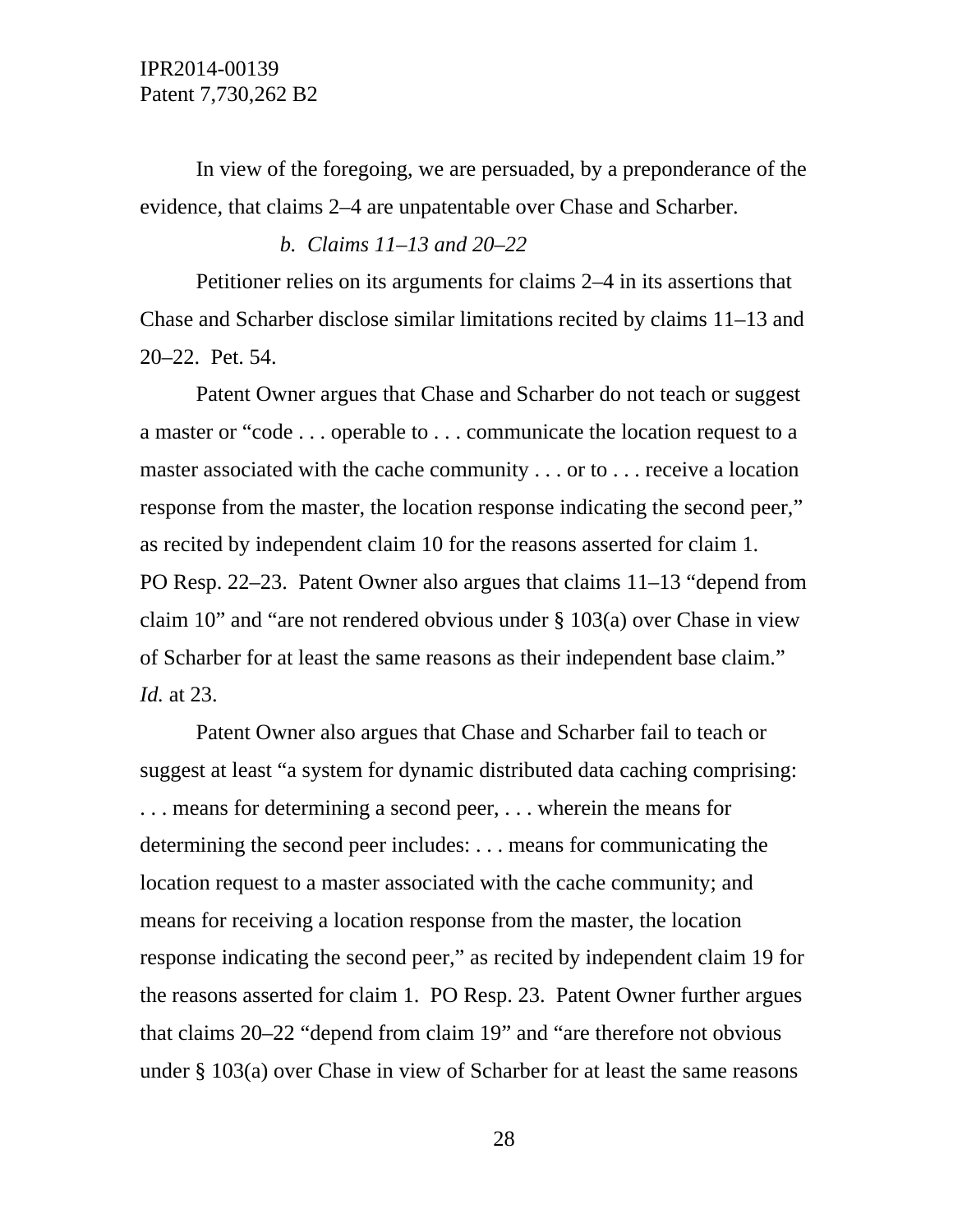as their independent base claim." *Id.* at 23–24.

For the reasons discussed above addressing claims 2–4, Patent Owner's arguments are not persuasive. Thus, we are persuaded, by a preponderance of the evidence, that claims 11–13 and 20–22 are unpatentable over Chase and Scharber.

### III. CONCLUSION

Petitioner has demonstrated, by a preponderance of the evidence, that, under 35 U.S.C. § 102, claims 1, 5–10, 14–19, and 23–27 of the '262 patent are anticipated by Chase and that, under 35 U.S.C. § 103, claims 2–4, 11–13, and 20–22 of the '262 patent are unpatentable over Chase and Scharber.

### IV. ORDER

In consideration of the foregoing, it is hereby:

ORDERED that claims 1–27 of the '262 patent have been shown to be unpatentable; and

FURTHER ORDERED that, because this is a Final Written Decision, the parties to the proceeding seeking judicial review of the decision must comply with the notice and service requirement of 37 C.F.R. § 90.2.